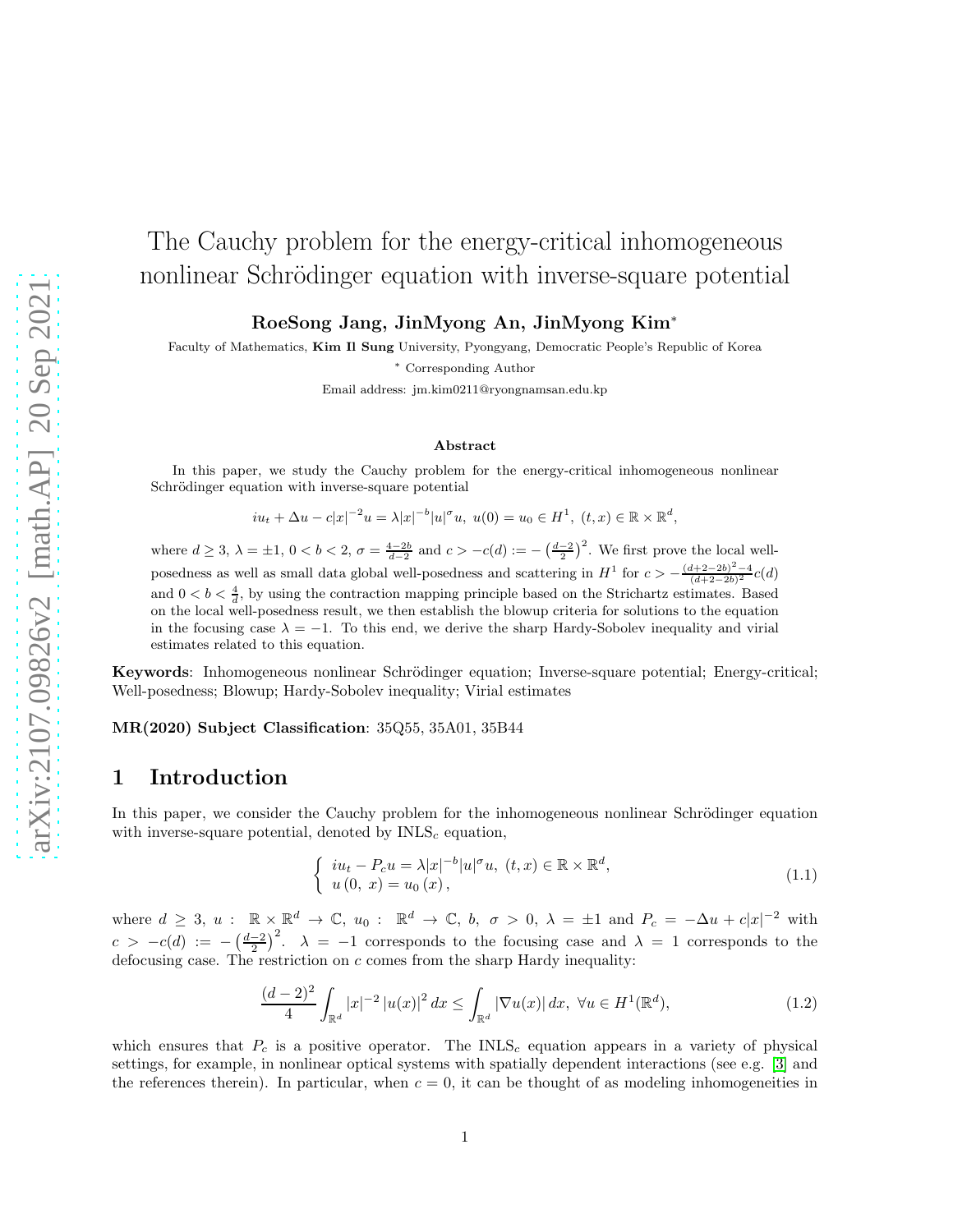the medium in which the wave propagates (see e.g. [\[17\]](#page-14-1)). When  $b = 0$ , the equation [\(1.1\)](#page-0-0) also appears in various areas of physics, for instance in quantum field equations, or in the study of certain black hole solutions of the Einstein equations (see e.g. [\[5,](#page-14-2) [15\]](#page-14-3)).

The case  $b = c = 0$  is the classic nonlinear Schrödinger (NLS) equation which has been been widely studied over the last three decades (see e.g. [\[8,](#page-14-4) [21,](#page-15-0) [25\]](#page-15-1) and the references therein). The case  $b = 0$  and  $c \neq 0$  is known as the NLS equation with inverse-square potential, denoted by NLS<sub>c</sub> equation, which has also been extensively studied in recent years (see e.g. [\[10,](#page-14-5) [18,](#page-14-6) [20,](#page-15-2) [23,](#page-15-3) [26\]](#page-15-4) and the references therein). Moreover, when  $c = 0$  and  $b \neq 0$ , we have the inhomogeneous nonlinear Schrödinger (INLS) equation, which has also attracted a lot of interest in recent years (see e.g. [\[1,](#page-14-7) [2,](#page-14-8) [6,](#page-14-9) [9,](#page-14-10) [13\]](#page-14-11) and the references therein).

On the other hand, the inhomogeneous nonlinear Schrödinger with potential in the following form:

<span id="page-1-0"></span>
$$
\begin{cases}\niu_t + \Delta u - Vu = \lambda |x|^{-b} |u|^\sigma u, \ (t, x) \in \mathbb{R} \times \mathbb{R}^d, \\
u(0, x) = u_0(x).\n\end{cases}
$$
\n(1.3)

has also been studied by several authors in recent years. For example, Dinh [\[11\]](#page-14-12) studied the well-posedness, scattering and blowup for [\(1.3\)](#page-1-0) when  $d = 3$ ,  $b > 0$ ,  $\lambda = \pm 1$  and V is a real-valued potential satisfying  $V \in K_0 \cap L^{\frac{3}{2}}$  and  $||V_-|| < 4\pi$ , where  $V_- := \min\{V, 0\}$  and  $K_0$  is defined as the closure of bounded and compactly supported functions with respect to the Kato norm

$$
||V||_K := \sup_{x \in \mathbb{R}^3} \int_{\mathbb{R}^3} \frac{|V(y)|}{|x - y|} dy.
$$

Luo [\[22\]](#page-15-5) also studied the stability and multiplicity of standing waves for [\(1.3\)](#page-1-0) with  $V = |x|^2$  (harmonic potential),  $\lambda = -1$  and  $b < 0$ . The case  $V(x) = c|x|^{-2}$  with  $c > -c(d)$  (inverse-square potential) and  $b > 0$  was considered by [\[7,](#page-14-13) [24\]](#page-15-6).

In this paper, we are interested in [\(1.3\)](#page-1-0) with  $V(x) = c|x|^{-2}$  with  $c > -c(d)$  and  $b > 0$ , i.e. we study the INLS<sub>c</sub> equation  $(1.1)$ .

Before recalling the known results for the  $INLS<sub>c</sub>$  equation [\(1.1\)](#page-0-0) and stating our main results, let us give some information about this equation. The  $INLS<sub>c</sub>$  equation [\(1.1\)](#page-0-0) is invariant under the scaling,

$$
u_\lambda(t,x):=\lambda^{\frac{2-b}{\sigma}}u\left(\lambda^2t,\lambda x\right),\ \lambda>0.
$$

An easy computation shows that

$$
||u_{\lambda}(0)||_{\dot{H}^{s}} = \lambda^{s-\frac{d}{2}+\frac{2-b}{\sigma}} ||u_{0}||_{\dot{H}^{s}},
$$

which implies that the critical Sobolev index is given by

$$
s_c = \frac{d}{2} - \frac{2 - b}{\sigma}.\tag{1.4}
$$

Note that, if  $s_c = 0$  (alternatively  $\sigma = \sigma_\star := \frac{4-2b}{d}$ ) the problem is known as the mass-critical or  $L^2$ -critical; if  $s_c = 1$  (alternatively  $\sigma = \sigma^* := \frac{4-2b}{d-2}$ ) it is called energy-critical or  $\dot{H}^1$ -critical. The problem is known as intercritical (mass-supercritical and energy-subcritical) if  $0 < s_c < 1$  (alternatively  $\sigma_{\star} < \sigma < \sigma^{\star}$ ). On the other hand, solutions to the INLS<sub>c</sub> equation  $(1.1)$  conserve the mass and energy, defined respectively by

$$
M(u(t)) := \int_{\mathbb{R}^d} |u(t, x)|^2 \, dx,\tag{1.5}
$$

<span id="page-1-1"></span>
$$
E_{b,c}(u(t)) := \int_{\mathbb{R}^d} \frac{1}{2} |\nabla u(t,x)|^2 + \frac{c}{2}|x|^{-2} |u(t,x)|^2 + \frac{\lambda}{\sigma+2}|x|^{-b} |u(t,x)|^{\sigma+2} dx.
$$
 (1.6)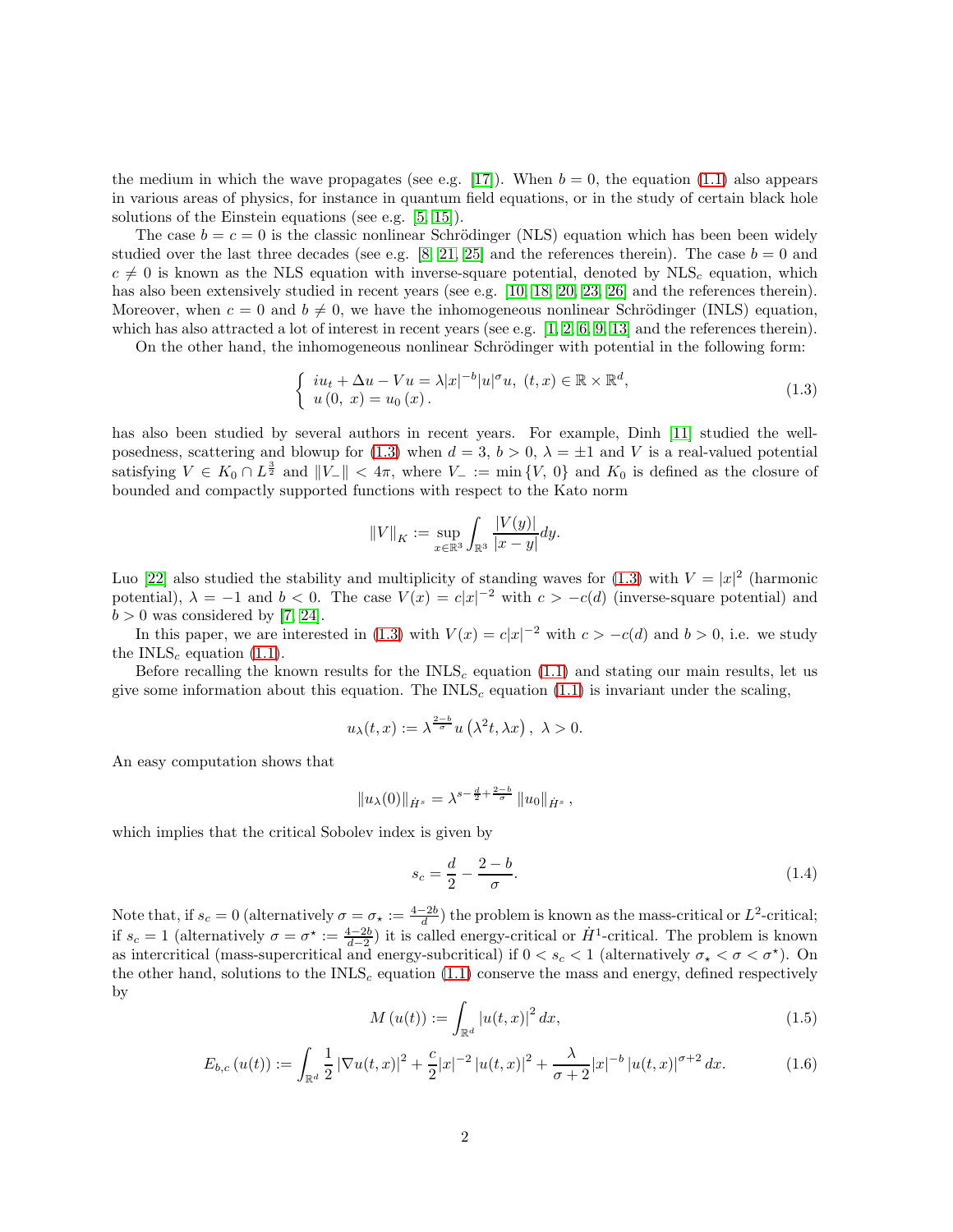Let us recall the known results for the INLS<sub>c</sub> equation [\(1.1\)](#page-0-0). Using the energy method, Suzuki [\[24\]](#page-15-6) showed that if  $d \geq 3$ ,  $0 < \sigma < \sigma^*$ ,  $c > -c(d)$  and  $0 < b < 2$ , then the INLS<sub>c</sub> equation ([1](#page-2-0).1) is locally well-posed in  $H_c^1(\mathbb{R}^d)$  (which is equivalent to  $H^1(\mathbb{R}^d)$ ). It was also proved that any local solution of  $(1.1)$ with  $u_0 \in H_c^1(\mathbb{R}^d)$  extends globally in time if either  $\lambda = 1$  (defocusing case) or  $0 < \sigma < \sigma_\star$  for  $\lambda = -1$ (focusing, mass-subcritical case). Recently, Campos-Guzm´an [\[7\]](#page-14-13) established the sufficient conditions for global existence and blowup in  $H_c^1(\mathbb{R}^d)$  for  $d \geq 3$ ,  $\lambda = -1$  and  $\sigma_{\star} \leq \sigma < \sigma^{\star}$ , using a Gagliardo-Nirenbergtype estimate. They also studied the local well-posedness and small data global well-posedness under some assumption on b and c in the energy-subcritical case  $\sigma < \sigma^*$  with  $d > 3$  by using the standard Strichartz estimates combined with the fixed point argument. Furthermore, they showed a scattering criterion and construct a wave operator in  $H_c^1(\mathbb{R}^d)$ , for the intercritical case. As mentioned above, the authors in [\[7,](#page-14-13) [24\]](#page-15-6) studied the local and global well-posedness as well as blowup and scattering in  $H_c^1(\mathbb{R}^d)$ with  $d \geq 3$  for the INLS<sub>c</sub> equation [\(1.1\)](#page-0-0) in the energy-subcritical case  $\sigma < \sigma^* \left( = \frac{4-2b}{d-2} \right)$ .

In this paper, we study the well-posedness and blowup in  $H^1(\mathbb{R}^d)$  with  $d \geq 3$  for the INLS<sub>c</sub> equation [\(1.1\)](#page-0-0) in the energy-critical case  $\sigma = \sigma^* = \frac{4-2b}{d-2}$ .

First, we prove the local well-posedness as well as small data global well-posedness and scattering by using the contraction mapping principle based on Strichartz estimates.

<span id="page-2-1"></span>**Theorem 1.1.** Let  $d \geq 3$ ,  $0 < b < \frac{4}{d}$ ,  $\sigma = \frac{4-2b}{d-2}$  and  $c > -\frac{(d+2-2b)^2-4}{(d+2-2b)^2}$  $\frac{(d+2-2b)^2-4}{(d+2-2b)^2}c(d)$ . If  $u_0 \in H^1(\mathbb{R}^d)$ , then there exists  $T = T(u_0) > 0$  such that [\(1.1\)](#page-0-0) has a unique solution

$$
u \in L^{\gamma(r)}([ -T, T], H^{1,r}(\mathbb{R}^d)), \qquad (1.7)
$$

where  $(\gamma(r), r)$  is an admissible pair satisfying

$$
r = \frac{2d(d+2-2b)}{d^2 - 2db + 4}.\tag{1.8}
$$

Moreover, for any admissible pair  $(\gamma(p), p)$ , we have

$$
u \in L^{\gamma(p)}([ -T, T], H^{1, p}(\mathbb{R}^d)).
$$
\n(1.9)

If  $||u_0||_{\dot{H}^1(\mathbb{R}^d)}$  is sufficiently small, then the above solution is global and scatters.

**Remark 1.2.** Theorem [1.1](#page-2-1) can be seen as the extension of the well-posedness result of  $NLS<sub>c</sub>$  equation (see Proposition 3.3 of [\[10\]](#page-14-5)) to the  $INLS<sub>c</sub>$  equation.

**Remark 1.3.** In Theorem [1.1,](#page-2-1) the restriction  $b < \frac{4}{d}$  comes from the fractional Hardy inequality (Lemma d [3.1\)](#page-4-0). And the restriction  $c > -\frac{(d+2-2b)^2-4}{(d+2-2b)^2}$  $\frac{d+2-2b)^2-4}{(d+2-2b)^2}c(d)$  comes from the equivalence of Sobolev spaces  $\dot{H}_c^{1,r} \sim \dot{H}^{1,r}$ .

Based on the local well-posedness result above, we study the blowup phenomena for the focusing, energy–critical  $INLS<sub>c</sub>$  equation.

Let  $0 < b < 2$ ,  $c > -c(d)$ , and let  $C_{HS}(b, c)$  be the sharp constant in the Hardy-Sobolev inequality related to the focusing, energy–critical  $INLS<sub>c</sub>$  equation [\(1.1\)](#page-0-0), namely,

$$
C_{HS}(b,c) = \inf_{f \in \dot{H}_c^1 \setminus \{0\}} \frac{\|f\|_{\dot{H}_c^1}}{\| |x|^{-b} |f|^{\sigma^*+2} \|\frac{1}{L^1}^{\sigma^*+2}}.
$$

We will see in Lemma [4.1](#page-8-0) that:

<span id="page-2-0"></span><sup>&</sup>lt;sup>1</sup> Note that the author in [\[24\]](#page-15-6) considered [\(1.1\)](#page-0-0) with  $c = -c(d)$ . The authors in [\[7\]](#page-14-13) pointed out that the proof for the case  $c > -c(d)$  is an immediate consequence of the previous one.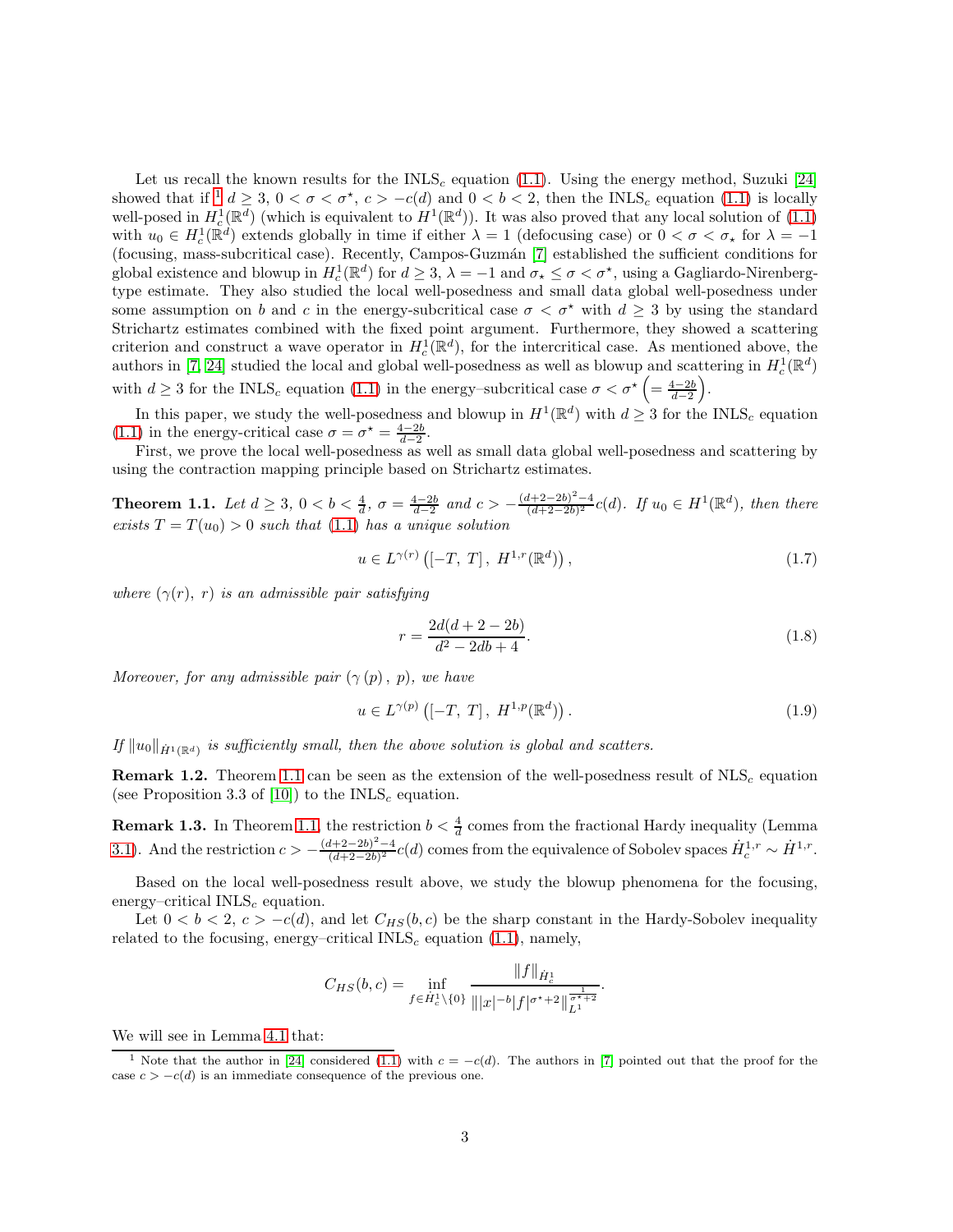1. When  $-c(d) < c \leq 0$ , the sharp constant  $C_{HS}(b, c)$  is attained by the function

<span id="page-3-1"></span>
$$
W_{b,c}(x) := \frac{\left[\varepsilon(d-b)(d-2)\beta^2\right]^{\frac{d-2}{4-2b}}}{\left[\varepsilon + |x|^{(2-b)\beta}\right]^{\frac{d-2}{2-b}}|x|^{\rho}},\tag{1.10}
$$

with  $\beta = 1 - \frac{2\rho}{d-2}$ , for all  $\varepsilon > 0$  (see [\(2.2\)](#page-4-1) for the definition of  $\rho$ ).

2. If  $c > 0$ ,  $C_{HS}(b, c) \leq C_{HS}(b, 0)$ .

We have the following blowup result for the focusing, energy-critical  $\text{INLS}_c$  equation.

<span id="page-3-0"></span>Theorem 1.4. Let  $d \geq 3$ ,  $0 < b < \frac{4}{d}$ ,  $\lambda = -1$ ,  $c > -\frac{(d+2-2b)^2-4}{(d+2-2b)^2}$  $\frac{d+2-2b)^2-4}{(d+2-2b)^2}c(d)$  and  $\sigma = \frac{4-2b}{d-2}$ . Let  $u_0 \in H^1(\mathbb{R}^d)$ and u be the corresponding solution to [\(1.1\)](#page-0-0). Suppose that either  $E_{b,c}(u_0) < 0$ , or if  $E_{b,c}(u_0) \geq 0$ , we assume that  $E_{b,c}(u_0) < E_{b,\bar{c}}(W_{b,\bar{c}})$  and  $||u_0||_{\dot{H}_c^1} > ||W_{b,\bar{c}}||_{\dot{H}_c^1}$ , where  $\bar{c} = \min\{c, 0\}$ . If  $xu_0 \in L^2$  or  $u_0$  is radial, then the solution u blows up in finite time.

#### Remark 1.5.

- 1. In Theorem [1.4,](#page-3-0) the restrictions on b and c only come from the local well-posedness result (Theorem [1.1\)](#page-2-1). If we can prove the local existence of solution for the wider range of b and c, the result of Theorem [1.4](#page-3-0) still holds.
- 2. Theorem [1.4](#page-3-0) can be seen as the extension of the blowup result of  $NLS<sub>c</sub>$  equation (see Theorem 1.12) of  $[10]$ ) to the INLS<sub>c</sub> equation.

This paper is organized as follows. In Section 2, we recall some useful facts which are used in this paper. In Section 3, we prove Theorem [1.1.](#page-2-1) In Section 4, we derive the sharp Hardy-Sobolev inequality and virial estimates related to  $INLS<sub>c</sub>$  equation to prove Theorem [1.4.](#page-3-0)

# 2 Preliminaries

Let us introduce the notation used throughout the paper. As usual, we use  $\mathbb{C}, \mathbb{R}$  and N to stand for the sets of complex, real and natural numbers, respectively.  $C > 0$  will denote positive universal constant, which can be different at different places.  $a \leq b$  means  $a \leq Cb$  for some constant  $C > 0$ . We also write  $a \sim b$  if  $a \leq b \leq a$ . We denote by p' the dual number of  $p \in [1, \infty]$ , i.e.  $1/p + 1/p' = 1$ . As in [\[25\]](#page-15-1), for  $s \in \mathbb{R}$  and  $1 < p < \infty$ , we denote by  $H^{s,p}(\mathbb{R}^d)$  and  $H^{s,p}(\mathbb{R}^d)$  the usual nonhomogeneous and homogeneous Sobolev spaces associated to the Laplacian  $-\Delta$ . As usual, we abbreviate  $H^{s,2}(\mathbb{R}^d)$  and  $\dot{H}^{s,2}(\mathbb{R}^d)$  as  $H^s(\mathbb{R}^d)$  and  $\dot{H}^s(\mathbb{R}^d)$ , respectively. Similarly, we define Sobolev spaces in terms of  $P_c$  via

$$
||f||_{\dot{H}_c^{s,p}(\mathbb{R}^d)} = ||(P_c)^{\frac{s}{2}}f||_{L^r(\mathbb{R}^d)}, \ ||f||_{H_c^{s,p}(\mathbb{R}^d)} = ||(1+P_c)^{\frac{s}{2}}f||_{L^r(\mathbb{R}^d)}.
$$

We also abbreviate  $\dot{H}_c^s(\mathbb{R}^d) = \dot{H}_c^{s,2}(\mathbb{R}^d)$  and  $H_c^s(\mathbb{R}^d) = H_c^{s,2}(\mathbb{R}^d)$ . Note that by sharp Hardy inequality  $(1.2)$ , we see that

$$
||f||_{\dot{H}_c^1(\mathbb{R}^d)} \sim ||f||_{\dot{H}^1(\mathbb{R}^d)} \text{ for } c > -c(d). \tag{2.1}
$$

For  $I \subset \mathbb{R}$  and  $\gamma \in [1, \infty]$ , we will use the space-time mixed space  $L^{\gamma}(I, X(\mathbb{R}, d))$  whose norm is defined by

$$
||f||_{L^{\gamma}(I, X(\mathbb{R}^d))} = \left(\int_I ||f||^{\gamma}_{X(\mathbb{R}^d)} dt\right)^{\frac{1}{\gamma}},
$$

with a usual modification when  $\gamma = \infty$ , where  $X(\mathbb{R}^d)$  is a normed space on  $\mathbb{R}^d$ . Given normed spaces X and Y,  $X \subset Y$  means that X is continuously embedded in Y, i.e. there exists a constant  $C(>0)$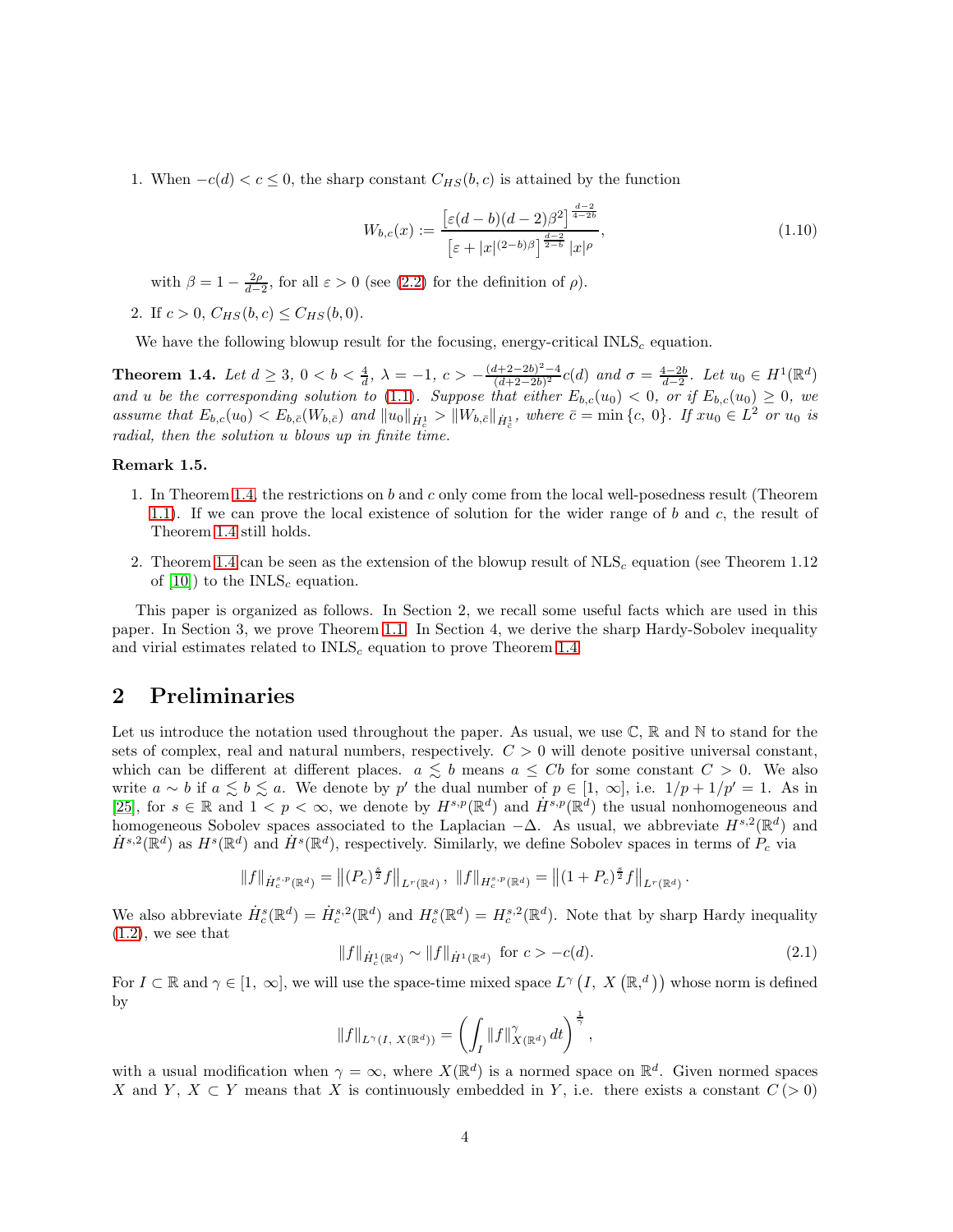such that  $||f||_Y \leq C ||f||_X$  for all  $f \in X$ . If there is no confusion,  $\mathbb{R}^d$  will be omitted in various function spaces.

Next, we recall the equivalence between the usual Sobolev space defined by  $-\Delta$  and the one defined by  $P_c$ . For convenience, we define the following number:

<span id="page-4-1"></span>
$$
\rho := \frac{d-2}{2} - \sqrt{\left(\frac{d-2}{2}\right)^2 + c}.\tag{2.2}
$$

**Lemma 2.1** (Equivalence of Sobolev spaces, [\[19\]](#page-14-14)). Let  $d \geq 3$ ,  $c > -c(d)$  and  $0 < s < 2$ .

- 1. If  $1 < p < \infty$  satisfies  $\frac{s+\rho}{d} < \frac{1}{p} < \min\left\{1, \frac{d-\rho}{d}\right\}$ , then  $||f||_{\dot{H}^{s,p}} \lesssim ||f||_{\dot{H}^{s,p}}$  for all  $f \in C_0^{\infty}(\mathbb{R}^d \setminus \{0\})$ .
- 2. If  $1 < p < \infty$  satisfies  $\max\left\{\frac{s}{d}, \frac{\rho}{d}\right\} < \frac{1}{p} < \min\left\{1, \frac{d-\rho}{d}\right\}$ , then  $||f||_{\dot{H}^{s,p}_{c}} \lesssim ||f||_{\dot{H}^{s,p}}$  for all  $f \in$  $C_0^{\infty}(\mathbb{R}^d\setminus\{0\}).$

<span id="page-4-3"></span>Remark 2.2. Let  $0 < s < 2$ .

- 1. When  $c > 0$ ,  $||f||_{\dot{H}^{s,p}_c}$  is equivalent to  $||f||_{\dot{H}^{s,p}}$ , provided that  $1 < p < \frac{d}{s}$ .
- 2. When  $-c(d) \leq c < 0$ ,  $||f||_{\dot{H}^{s,p}_c}$  is equivalent to  $||f||_{\dot{H}^{s,p}}$ , provided that  $\frac{d}{d-\rho} < p < \frac{d}{s+\rho}$ .

We end this section by recalling the Strichartz estimates for the  $INLS<sub>c</sub>$  equation [\(1.1\)](#page-0-0).

**Definition 2.3.** Let  $d \geq 3$ . We say that a pair  $(\gamma(p), p)$  is **admissible**, if

$$
2 \le p \le \frac{2d}{d-2}, \ \frac{2}{\gamma(p)} = \frac{d}{2} - \frac{d}{p}.\tag{2.3}
$$

<span id="page-4-5"></span>**Lemma 2.4** (Strichartz estimates, [\[4,](#page-14-15) [5\]](#page-14-2)). Let  $d \geq 3$  and  $c > -c(d)$ . Then for any  $s \in \mathbb{R}$  and any admissible pairs  $(\gamma(p), p)$ ,  $(\gamma(r), r)$ , we have

$$
\left\|e^{-itP_c}f\right\|_{L^{\gamma(p)}(\mathbb{R},\,\dot{H}_c^{s,p})} \lesssim \|f\|_{\dot{H}_c^s},\tag{2.4}
$$

$$
\left\| \int_0^t e^{-i(t-\tau)P_c} f(\tau) d\tau \right\|_{L^{\gamma(p)}(\mathbb{R},\,\dot{H}_c^{s,p})} \lesssim \|f\|_{L^{\gamma(r)'}(\mathbb{R},\,\dot{H}_c^{s,r'})}.
$$
\n(2.5)

## 3 Local and global well-posedness

In this section, we prove Theorem [1.1.](#page-2-1) To establish the nonlinear estimates, we recall the following fractional Hardy inequality which is a direct consequence of Theorem 3.1 of [\[14\]](#page-14-16).

<span id="page-4-0"></span>**Lemma 3.1** (Fractional Hardy Inequality). Let  $1 < p < \infty$  and  $0 < s < \frac{d}{p}$ . Then we have

$$
\||x|^{-s} f\|_{L^p(\mathbb{R}^d)} \lesssim \|f\|_{\dot{H}^{s,p}(\mathbb{R}^d)}.
$$

Using Lemma [3.1,](#page-4-0) we have the following nonlinear estimates.

<span id="page-4-4"></span>**Lemma 3.2.** Let  $\bar{r} = \frac{2d}{d-2}$ ,  $r = \frac{2d(d+2-2b)}{d^2-2db+4}$ ,  $0 < b < \frac{4}{d}$  and  $\sigma = \frac{4-2b}{d-2}$ . Then we have

<span id="page-4-2"></span>
$$
\left\| |x|^{-b} |u|^\sigma u \right\|_{\dot{H}^{1,\bar{r}'}} \lesssim \|u\|_{\dot{H}^{1,r}}^{\sigma+1},\tag{3.1}
$$

$$
\left\| |x|^{-b} |u|^\sigma v \right\|_{\dot{H}^{1,\bar{r}'}} \lesssim \|u\|_{\dot{H}^{1,r}}^\sigma \|v\|_{L^r} \,. \tag{3.2}
$$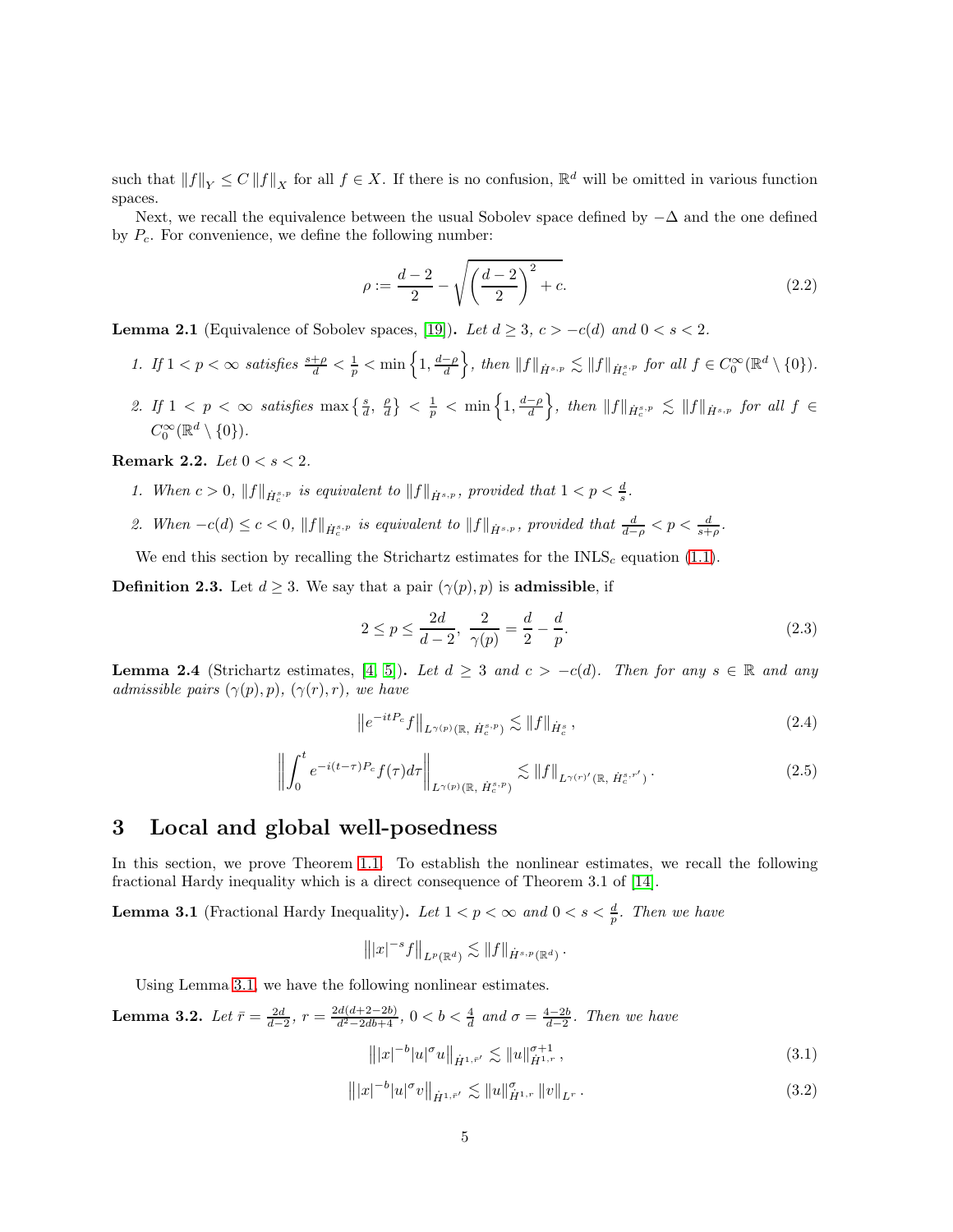Proof. Noticing that

$$
\left|\nabla\left(|x|^{-b}|u|^\sigma u\right)\right| \lesssim |x|^{-b-1}|u|^{\sigma+1} + |x|^{-b}|u|^\sigma |\nabla u|,\tag{3.3}
$$

we have

<span id="page-5-0"></span>
$$
\left\| |x|^{-b} |u|^\sigma u \right\|_{\dot{H}^1_{\bar{r}'}} = \left\| \nabla \left( |x|^{-b} |u|^\sigma u \right) \right\|_{\bar{r}'} \lesssim \left\| |x|^{-b-1} |u|^{\sigma+1} \right\|_{\bar{r}'} + \left\| |x|^{-b} |u|^\sigma \nabla u \right\|_{\bar{r}'}.
$$
\n(3.4)

First we estimate  $|||x|^{-b-1}|u|^{\sigma+1}||_{\bar{r'}}$ . We can see that

$$
\frac{1}{\bar{r}'} = (\sigma + 1) \left( \frac{1}{r} - \frac{1}{d} \left( 1 - \frac{b+1}{\sigma + 1} \right) \right).
$$

Putting

$$
\frac{1}{\rho} := \frac{1}{r} - \frac{1}{d} \left( 1 - \frac{b+1}{\sigma+1} \right),\,
$$

we have  $\dot{H}^{1-\frac{b+1}{\sigma+1},r} \subset L^{\rho}$ . Here, we use the fact  $1-\frac{b+1}{\sigma+1} > 0 \Leftrightarrow b < \frac{4}{d}$ . Using Lemma 3.1, we have

$$
\left\| |x|^{-b-1} |u|^{\sigma+1} \right\|_{\bar{r}'} = \left\| |x|^{-\frac{b+1}{\sigma+1}} u \right\|_{\rho}^{\sigma+1} \lesssim \left\| |x|^{-\frac{b+1}{\sigma+1}} u \right\|_{\dot{H}^{1-\frac{b+1}{\sigma+1},r}}^{\sigma+1} \lesssim \| u \|_{\dot{H}^{1,r}}^{\sigma+1} . \tag{3.5}
$$

Next we estimate  $|||x|^{-b}|u|^{\sigma}\nabla u||_{\bar{r}'}$ . We get

$$
\sigma\left(\frac{1}{r} - \frac{1}{d}\left(1 - \frac{b}{\sigma}\right)\right) + \frac{1}{r} = \frac{1}{r'}.
$$

Putting

$$
\frac{1}{\gamma} := \frac{1}{r} - \frac{1}{d} \left( 1 - \frac{b}{\sigma} \right),
$$

and noticing  $1-\frac{b}{\sigma}>0$ , we have  $\dot{H}^{1-\frac{b}{\sigma},r}\subset L^{\gamma}$ . Hence it follows from Hölder inequality and Lemma 3.1 that

<span id="page-5-1"></span>
$$
\left\| |x|^{-b} |u|^\sigma \nabla u \right\|_{\bar{r}'} \le \left\| |x|^{-\frac{b}{\sigma}} u \right\|_{\gamma}^\sigma \left\| \nabla u \right\|_{r} \lesssim \left\| |x|^{-\frac{b}{\sigma}} u \right\|_{\dot{H}^{1-\frac{b}{\sigma},r}}^\sigma \left\| u \right\|_{\dot{H}^1} \lesssim \left\| u \right\|_{\dot{H}^{1,r}}^{\sigma+1} . \tag{3.6}
$$

In view of  $(3.4)$ – $(3.6)$ , we immediately have  $(3.1)$ . Similarly we also have

$$
\left\||x|^{-b}|u|^{\sigma}v\right\|_{L^{r'}}\lesssim \left\||x|^{-\frac{b}{\sigma}}u\right\|_{\gamma}^{\sigma}\|v\|_{r}\leq \left\||x|^{-\frac{b}{\sigma}}u\right\|_{\dot{H}^{1-\frac{b}{\sigma},r}}^{\sigma}\|v\|_{r}\lesssim \|u\|_{\dot{H}^{1,r}}^{\sigma}\|v\|_{r},
$$

this concludes the proof.

**Proof of Theorem 1.1.** We can easily see that  $(\gamma(r), r)$  is admissible, where r is given in (1.8). Fur-thermore, using Remark [2.2,](#page-4-3) we can easily verify that  $\dot{H}_c^{1,r}$  is equivalent to  $\dot{H}^{1,r}$  provided that  $c >$  $-\frac{(d+2-2b)^2-4}{(d+2-2b)^2}$  $\frac{d+2-2b)^2-4}{(d+2-2b)^2}c(d)$ . Putting  $\bar{r}=\frac{2d}{d-2}$ , we can also see that  $\dot{H}_c^{1,\bar{r}'} \sim \dot{H}^{1,\bar{r}'}$ . Noticing

<span id="page-5-2"></span>
$$
\frac{1}{\gamma(\bar{r})'} = \frac{\sigma + 1}{\gamma(r)},\tag{3.7}
$$

and using Lemma [3.2,](#page-4-4) Hölder inequality, we immediately have

<span id="page-5-3"></span>
$$
\left\| |x|^{-b} |u|^\sigma u \right\|_{L^{\gamma(\bar{r})'}(I, \dot{H}^{1,\bar{r}'})} \lesssim \|u\|_{L^{\gamma(r)}(I, \dot{H}^{1,r})}^{\sigma+1},\tag{3.8}
$$

where  $I \subset \mathbb{R}$  is an interval. Using [\(3.7\)](#page-5-2), Lemma [3.2](#page-4-4) and Hölder inequality, we also have

<span id="page-5-4"></span>
$$
|||x|^{-b}|u|^{\sigma}u||_{L^{\gamma(\bar{r})'}(I,\,L^{\bar{r}'})} \lesssim ||u||^{\sigma}_{L^{\gamma(r)}(I,\,\dot{H}^{1,r})}||u||_{L^{\gamma(r)}(I,\,L^{r})}.
$$
\n(3.9)

 $\Box$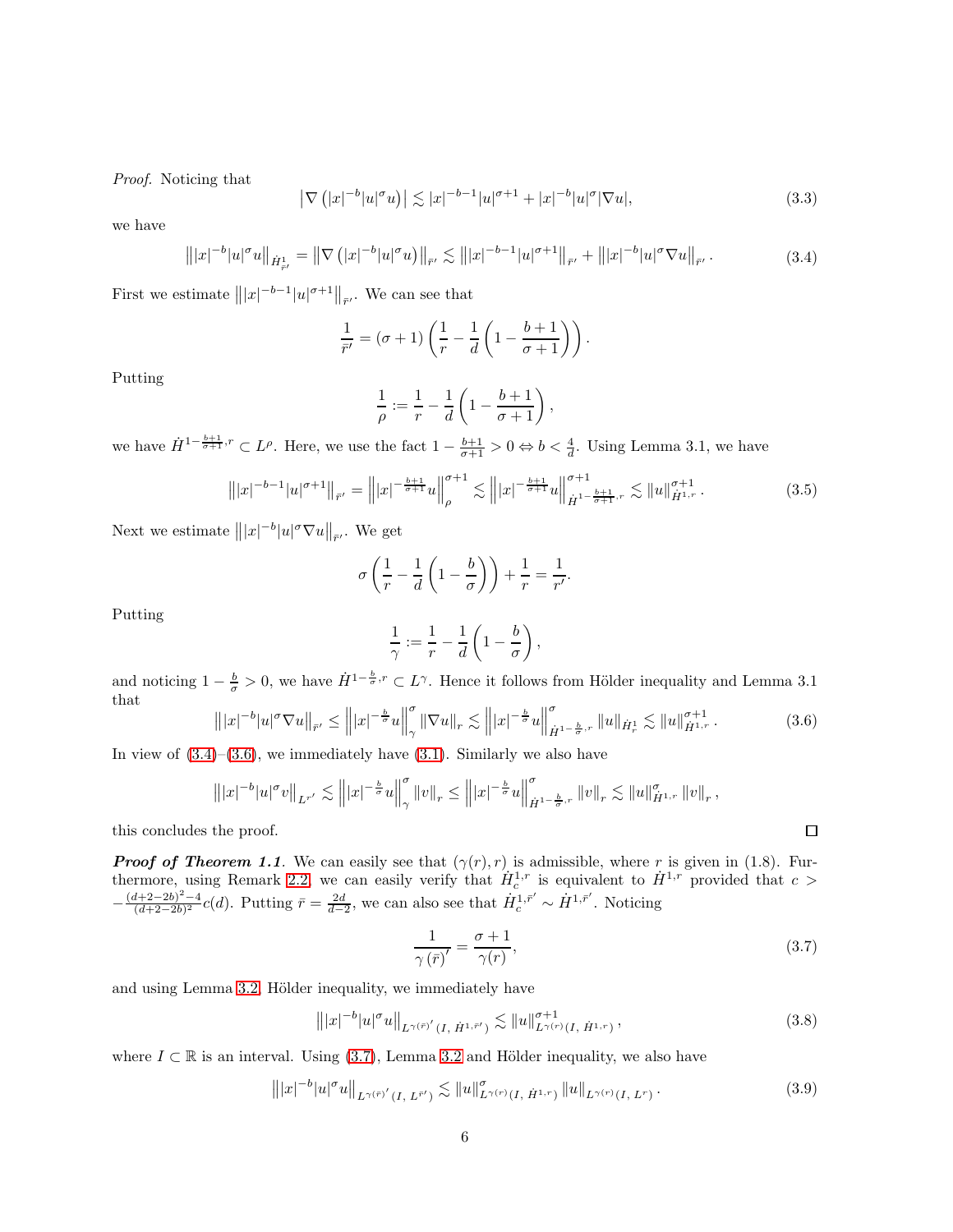In view of  $(3.8)$  and  $(3.9)$ , we have

<span id="page-6-2"></span>
$$
\left\| |x|^{-b} |u|^\sigma u \right\|_{L^\gamma(\bar{r})'} (I, H^{1, \bar{r}'}) \lesssim \|u\|_{L^\gamma(r)}^\sigma(I, \dot{H}^{1, r}) \|u\|_{L^\gamma(r)} (I, H^{1, r}) \,. \tag{3.10}
$$

On the other hand, noticing that

$$
||x|^{-b}|u|^{\sigma}u - |x|^{-b}|v|^{\sigma}v| \lesssim |x|^{-b}(|u|^{\sigma} + |v|^{\sigma})|u - v|,
$$

using Lemma [3.2,](#page-4-4) we have

<span id="page-6-0"></span>
$$
|||x|^{-b}|u|^{\sigma}u - |x|^{-b}|v|^{\sigma}v||_{L^{\bar{r}'}} \lesssim |||x|^{-b} (|u|^{\sigma} + |v|^{\sigma}) (u - v)||_{L^{\bar{r}'}}\lesssim (||u||_{\dot{H}^{1,r}}^{\sigma} + ||v||_{\dot{H}^{1,r}}^{\sigma}) ||u - v||_{L^r}.
$$
\n(3.11)

Using  $(3.7)$ ,  $(3.11)$  and Hölder inequality, we immediately have

<span id="page-6-5"></span>
$$
\| |x|^{-b} |u|^{\sigma} u - |x|^{-b} |v|^{\sigma} v \|_{L^{\gamma(r)'}(I, L^{r'})}
$$
  
\$\leq \left( \|u\|\_{L^{\gamma(r)}(I, \dot{H}^{1,r})}^{\sigma} + \|v\|\_{L^{\gamma(r)}(I, \dot{H}^{1,r})}^{\sigma} \right) \|u - v\|\_{L^{\gamma(r)}(I, L^{r})}. \qquad (3.12)\$

First, we prove the local well-posedness. Let  $T > 0$  and  $M > 0$  which will be chosen later. We define the following complete metric space

$$
D = \left\{ u \in L^{\gamma(r)}\left(I, H^{1,r}\right) : ||u||_{L^{\gamma(r)}(I, H^{1,r})} \leq M \right\},\
$$

which is equipped with the metric

$$
d(u, v) = ||u - v||_{L^{\gamma(r)}(I, L^r)},
$$

where  $I = [-T, T]$ . We consider the mapping

$$
T: u(t) \to e^{-itP_c}u_0 + \int_0^t e^{-i(t-\tau)P_c}|x|^{-b}|u(\tau)|^{\sigma}u(\tau)d\tau =: u_L + u_{NL}.
$$

Lemma [2.4](#page-4-5) (Strichartz estimates) yields that

<span id="page-6-1"></span>
$$
\|u_L\|_{L^{\gamma(r)}(I,\ H^{1,r})} \sim \|u_L\|_{L^{\gamma(r)}(I,\ H_c^{1,r})} \lesssim \|u_0\|_{H_c^1} \sim \|u_0\|_{H^1},\tag{3.13}
$$

<span id="page-6-3"></span>
$$
\|u_{NL}\|_{L^{\gamma(r)}(I,\ H^{1,r})} \sim \|u_{NL}\|_{L^{\gamma(r)}(I,\ H^{1,r}_c)} \lesssim \| |x|^{-b} |u|^\sigma u \|_{L^{\gamma(\bar{r})'}(I,\ H^{1,\bar{r}'}_c)},\tag{3.14}
$$

<span id="page-6-6"></span>
$$
||Tu - Tv||_{L^{\gamma(r)}(I, L^r)} \lesssim |||x|^{-b}|u|^{\sigma}u - |x|^{-b}|v|^{\sigma}v||_{L^{\gamma(\bar{r})'}(I, L^{\bar{r}', 2})}.
$$
\n(3.15)

In view of [\(3.13\)](#page-6-1), we can see that  $||u_L||_{L^{\gamma(r)}([-T, T], H^{1,r})} \to 0$ , as  $T \to 0$ . Take  $M > 0$  such that  $CM^{\sigma} \leq \frac{1}{4}$ and  $T > 0$  such that

<span id="page-6-4"></span>
$$
||u_L||_{L^{\gamma(r)}([-T, T], H^{1,r})} \le \frac{M}{2}.
$$
\n(3.16)

Using [\(3.10\)](#page-6-2), [\(3.14\)](#page-6-3), [\(3.16\)](#page-6-4), and the fact  $\dot{H}_c^{1,\bar{r}'} \sim \dot{H}^{1,\bar{r}'}$ , we have

<span id="page-6-7"></span>
$$
||Tu||_{L^{\gamma(r)}(I, H^{1,r})} \le \frac{M}{2} + C ||u||_{L^{\gamma(r)}(I, H^{1,r})}^{\sigma+1} \le M. \tag{3.17}
$$

In view of  $(3.12)$  and  $(3.15)$ , we have

<span id="page-6-8"></span>
$$
||Tu - Tv||_{L^{\gamma(r)}(I, L^r)} \le 2CM^{\sigma} ||u - v||_{L^{\gamma(r)}(I, L^r)} \le \frac{1}{2} ||u - v||_{L^{\gamma(r)}(I, L^r)}.
$$
 (3.18)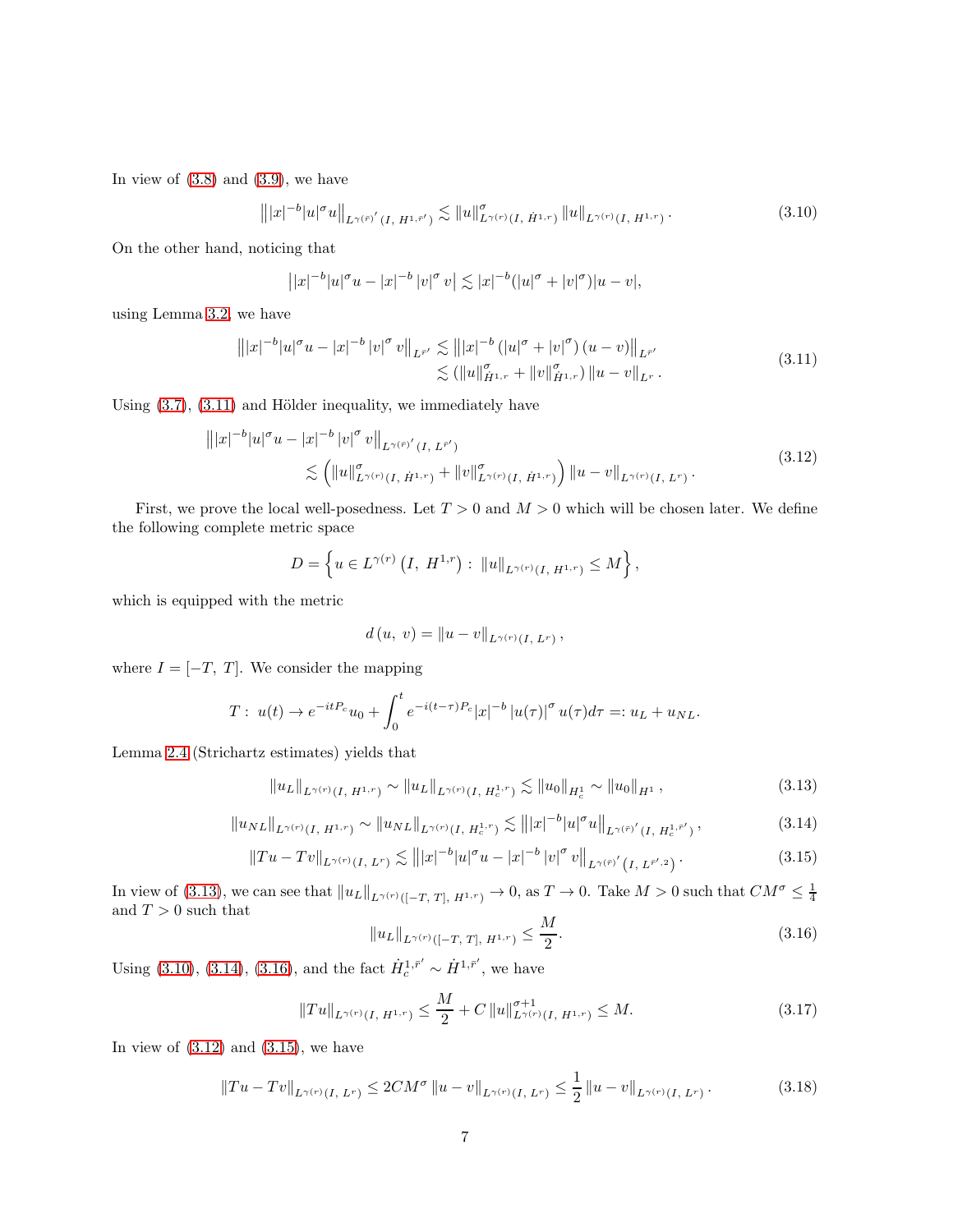[\(3.17\)](#page-6-7) and [\(3.18\)](#page-6-8) imply that  $T : (D,d) \rightarrow (D,d)$  is a contraction mapping. From Banach fixed point theorem, there exists a unique solution u of  $(1.1)$  in  $(D, d)$ . Furthermore for any admissible pair  $(\gamma(p), p)$ , it follows from Lemma [2.4](#page-4-5) (Strichartz estimates) and [\(3.10\)](#page-6-2) that

$$
||u||_{L^{\gamma(p)}(I, H^{1,p})} \lesssim ||u_0||_{H^1} + ||u||_{L^{\gamma(r)}(I, H^{1,r})}^{\sigma+1},
$$

which implies  $u \in L^{\gamma(p)}(I, H^{1,p})$ . This completes the proof of the local well-posedness. Next we prove the global well-posedness with small initial data. We define the following complete metric space

$$
E = \left\{ u \in L^{\gamma(r)}\left(\mathbb{R}_+, H^{1,r}\right) : ||u||_{L^{\gamma(r)}\left(\mathbb{R}, \dot{H}^{1,r}\right)} \leq m, ||u||_{L^{\gamma(r)}\left(\mathbb{R}, H^{1,r}\right)} \leq M \right\},\
$$

which is equipped with the metric

$$
d(u, v) = ||u - v||_{L^{\gamma(r)}(\mathbb{R}, L^r)}.
$$

Using Lemma [2.4](#page-4-5) (Strichartz estimates) and [\(3.8\)](#page-5-3), it follows from the facts  $\dot{H}_c^{1,r} \sim \dot{H}^{1,r}$  and  $\dot{H}_c^{1,\bar{r}'} \sim \dot{H}^{1,\bar{r}'}$ that

<span id="page-7-0"></span>
$$
||Tu||_{L^{\gamma(r)}(\mathbb{R},\dot{H}^{1,r})} \leq C ||u_0||_{\dot{H}^1} + C ||u||_{L^{\gamma(r)}(\mathbb{R},\dot{H}^{1,r})}^{\sigma+1}.
$$
 (3.19)

.

Similarly, using Lemma [2.4](#page-4-5) (Strichartz estimates), [\(3.10\)](#page-6-2) and [\(3.12\)](#page-6-5), we also have

$$
||Tu||_{L^{\gamma(r)}(\mathbb{R}, H^{1,r})} \leq C ||u_0||_{H^1} + C ||u||_{L^{\gamma(r)}(\mathbb{R}, \dot{H}^{1,r})}^{\sigma} ||u||_{L^{\gamma(r)}(\mathbb{R}, H^{1,r})}, \qquad (3.20)
$$

<span id="page-7-1"></span>
$$
||Tu - Tv||_{L^{\gamma(r)}(\mathbb{R}, L^r)} \leq C \left( ||u||^{\sigma}_{L^{\gamma(r)}(\mathbb{R}, \dot{H}^{1,r})} + ||v||^{\sigma}_{L^{\gamma(r)}(\mathbb{R}, \dot{H}^{1,r})} \right) ||u - v||_{L^{\gamma(r)}(\mathbb{R}, L^r)}.
$$
 (3.21)

Put  $m = 2C \|u_0\|_{\dot{H}^1}$ ,  $M = 2C \|u_0\|_{H^1}$  and  $\delta = 2 (4C)^{-\frac{\sigma+1}{\sigma}}$ . If  $\|u_0\|_{\dot{H}^1} \leq \delta$ , i.e.  $Cm^{\sigma} < \frac{1}{4}$ , then it follows from  $(3.19)$ – $(3.21)$  that

$$
||Tu||_{L^{\gamma(r)}(\mathbb{R}, H^{1,r})} \leq m,
$$
  

$$
||Tu||_{L^{\gamma(r)}(\mathbb{R}, H^{1,r})} \leq M,
$$
  

$$
||Tu - Tv||_{L^{\gamma(r)}(\mathbb{R}, L^r)} \leq \frac{1}{2} ||u - v||_{L^{\gamma(r)}(\mathbb{R}, L^r)}
$$

So  $T : (E, d) \to (E, d)$  is a contraction mapping and there exists a unique solution u in E. The scattering result with small initial data can be proved using the standard argument and we omit the details. This concludes the proof. □

# 4 Blowup

In this section, we prove Theorem 1.4. To arrive at this goal, we derive the sharp Hardy-Sobolev inequality as well as the standard virial identity and localized virial estimate related to the focusing, energy-critical  $INLS<sub>c</sub>$  equation.

#### 4.1 Sharp Hardy-Sobolev inequality

In this subsection, we consider the sharp Hardy-Sobolev inequality related to the focusing, energy-critical  $INLS<sub>c</sub>$  equation:

<span id="page-7-2"></span>
$$
\left(\int_{\mathbb{R}^d} |x|^{-b} |f|^{\sigma^*+2} dx\right)^{\frac{1}{\sigma^*+2}} \le C_{HS}(b,c) \|f\|_{\dot{H}_c^1},\tag{4.1}
$$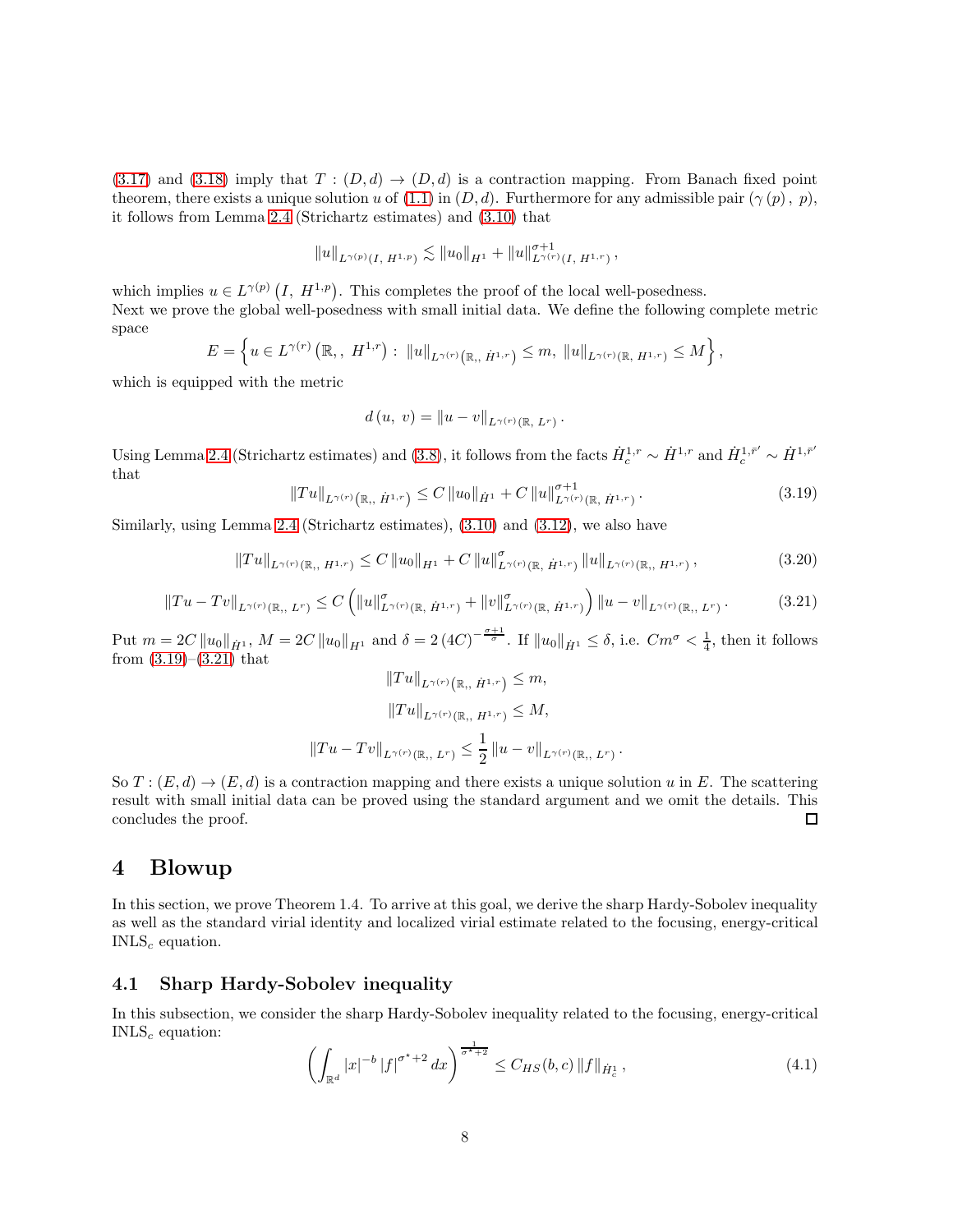where the sharp constant  $C_{HS}(b, c)$  is defined by

$$
C_{HS}(b,c) = \inf_{f \in \dot{H}_c^1 \setminus \{0\}} \frac{\|f\|_{\dot{H}_c^1}}{\left(\int |x|^{-b} |f|^{\sigma^*+2} dx\right)^{\frac{1}{\sigma^*+2}}}.
$$
(4.2)

<span id="page-8-0"></span>**Lemma 4.1** (Sharp Hardy-Sobolev inequality). Let  $d \geq 3$ ,  $0 < b < 2$  and  $c > -c(d)$ .

- 1. If  $-c(d) < c \leq 0$ , then the equality in [\(4.1\)](#page-7-2) is attained by function  $W_{b,c}(x)$  given in [\(1.10\)](#page-3-1).
- 2. If  $c > 0$ , then  $C_{HS}(b, c) \leq C_{HS}(b, 0)$ .

*Proof.* The proof of Item 1 can be found in [\[16\]](#page-14-17). Using the fact  $c > 0$ , we immediately have that  $||f||_{\dot{H}^1} < ||f||_{\dot{H}^1_c}$  for any  $f \in \dot{H}^1 \setminus \{0\}$ . Hence it follows from Item 1 that

$$
\left(\int |x|^{-b} |f|^{\sigma^*+2} dx\right)^{\frac{1}{\sigma^*+2}} \leq C_{HS}(b,0) \|f\|_{\dot{H}^1} < C_{HS}(b,0) \|f\|_{\dot{H}^1_c},
$$

which implies that  $C_{HS}(b, c) \leq C_{HS}(b, 0)$ . This completes the proof.

**Remark 4.2.** When  $b = 0$  and  $c > 0$ , it is known that  $C_{HS}(b, c) = C_{HS}(b, 0)$  and the equality in [\(4.1\)](#page-7-2) is never attained. In fact,  $C_{HS}(0, c) \geq C_{HS}(0, 0)$  can be proved by considering  $f_n(x) = W_{0,c}(x - x_n)$  for any sequence  $x_n \to \infty$ . See [\[10,](#page-14-5) [18\]](#page-14-6) for details. But when  $b > 0$ , we could not apply this argument and we don't know whether  $C_{HS}(b, c) = C_{HS}(b, 0)$ .

Next, we recall some properties related to  $W_{b,c}$ . Lemma 2.2 of [\[16\]](#page-14-17) also shows that  $W_{b,c}$  with  $-c(d)$  $c \leq 0$  solves the equation

$$
P_c W_{b,c} = |x|^{-b} |W_{b,c}|^{\sigma^*} W_{b,c},
$$

and satisfies

$$
||W_{b,c}||_{\dot{H}_c^1}^2 = \int |x|^{-b} W_{b,c}^{\sigma^*+2} dx.
$$
\n(4.3)

Hence, we have for  $-c(d) < c \leq 0$ ,

$$
||W_{b,c}||_{\dot{H}_c^1}^2 = \int |x|^{-b} W_{b,c}^{\sigma^*+2} dx = C_{HS}(b,c)^{-\frac{2(d-b)}{2-b}}, \ ||W_{b,c}||_{\dot{H}_c^1}^{\sigma^*} = C_{HS}(b,c)^{-(\sigma^*+2)}, \tag{4.4}
$$

$$
E_{b,c}(W_{b,c}) = \frac{1}{2} \|W_{b,c}\|_{\dot{H}_c^1}^2 - \frac{1}{\sigma^\star + 2} \int |x|^{-b} W_{b,c}^{\sigma^\star + 2} dx = \frac{2 - b}{2(d - b)} C_{HS}(b,c)^{-\frac{2(d - b)}{2 - b}}.
$$
 (4.5)

Moreover, for any  $c > -c(d)$ , we have

<span id="page-8-1"></span>
$$
C_{HS}(b,c) \leq C_{HS}(b,\bar{c}) = \|W_{b,\bar{c}}\|_{\dot{H}^1_c}^{-\frac{2-b}{d-b}} = \left\| |x|^{-b} W_{b,\bar{c}}^{\sigma^*+2} \right\|_{L^1}^{-\frac{2-b}{2(d-b)}} = \left[ \frac{2(d-b)}{2-b} E_{b,\bar{c}}\left(W_{b,\bar{c}}\right) \right]^{-\frac{2-b}{2(d-b)}}. \tag{4.6}
$$

#### 4.2 Virial estimates

In this subsection, we derive the standard virial identity and localized virial estimate related to the focusing  $INLS<sub>c</sub>$  equation. Given a real valued function a, we define the virial potential by

$$
V_a(t) := \int a(x) |u(t,x)|^2 dx.
$$

A simple computation shows that the following result holds.

 $\Box$ 

 $2-\frac{1}{2}$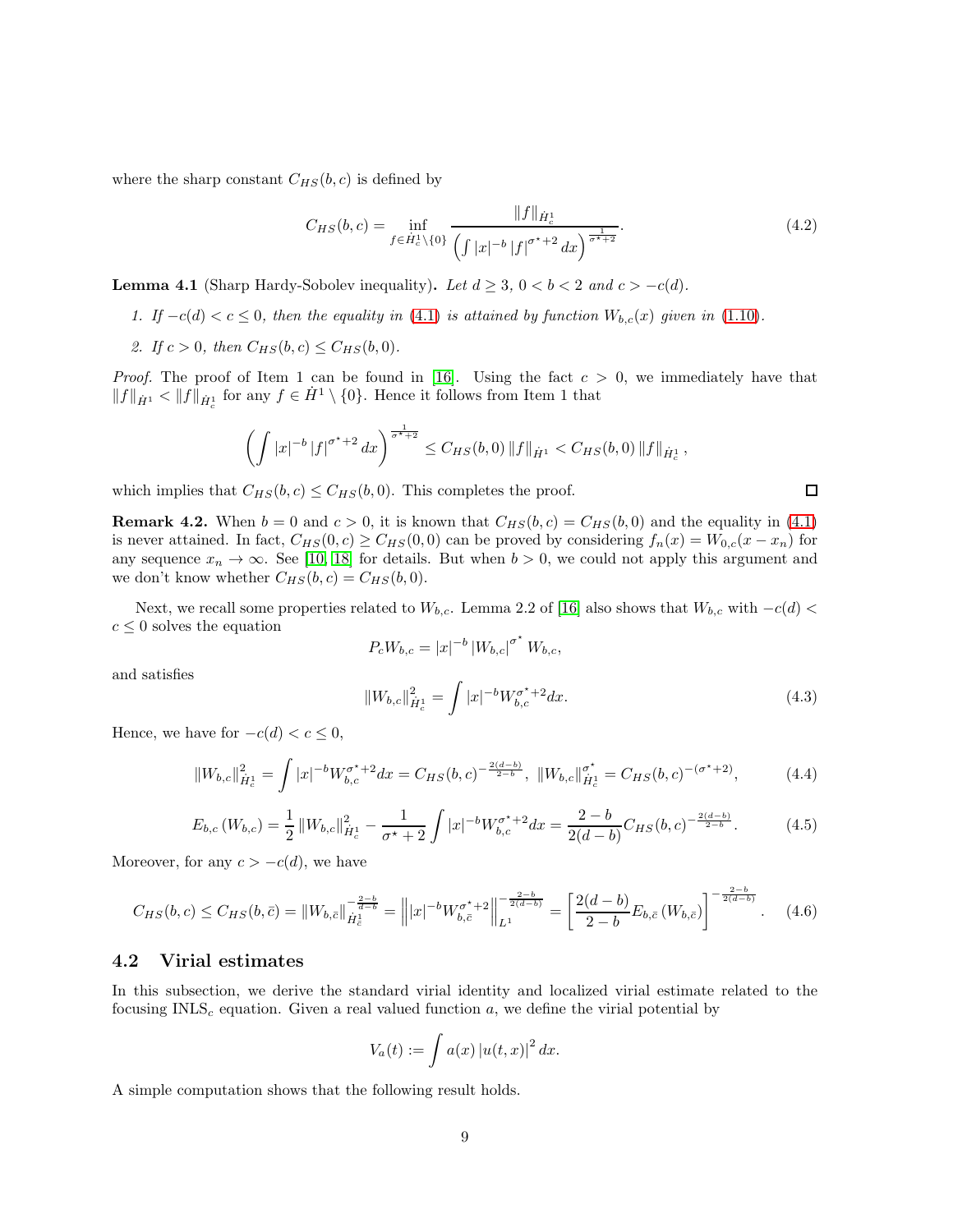**Lemma 4.3** ([\[10\]](#page-14-5)). Let  $d \geq 3$  and  $c > -c(d)$ . If  $u : I \times \mathbb{R}^d \to \mathbb{C}$  is a smooth-in-time and Schwartz-in-space solution to  $iu_t - P_c u = N(u)$ , with  $N(u)$  satisfying  $\text{Im}(N(u)\bar{u}) = 0$ , then we have for any  $t \in I$ ,

$$
\frac{d}{dt}V_a(t) = 2 \int \nabla a(x) \cdot \text{Im}(\bar{u}(t,x) \nabla u(t,x)) dx,
$$

and

$$
\frac{d^2}{dt^2}V_a(t) = -\int \Delta^2 a(x)|u(t,x)|^2 dx + 4 \sum_{j,k=1}^d \int \partial_{jk}^2 a(x) \text{Re}(\partial_k u(t,x) \partial_j \bar{u}(t,x)) dx
$$

$$
+ 4c \int \nabla a(x) \cdot \frac{x}{|x|^4} |u(t,x)|^2 dx + 2 \int \nabla a(x) \cdot \{N(u), u\}_p(t,x) dx,
$$

where  ${f, g}_p := \text{Re}(f \nabla \overline{g} - g \nabla \overline{f})$  is the momentum bracket.

Note that if  $N(u) = -|x|^{-b}|u|^{\sigma}u$ , then

$$
\{N(u),u\}_{p} = \frac{\sigma}{\sigma+2} \nabla (|x|^{-b}|u|^{\sigma+2}) + \frac{2}{\sigma+2} \nabla (|x|^{-b})|u|^{\sigma+2}.
$$

Hence, we immediately have the following result.

<span id="page-9-1"></span>**Corollary 4.4.** If u is a smooth-in-time and Schwartz-in-space solution to the focusing  $INLS<sub>c</sub>$  equation, then we have for any  $t \in I$ ,

$$
\frac{d^2}{dt^2}V_a(t) = -\int \Delta^2 a(x)|u(t,x)|^2 dx + 4 \sum_{j,k=1}^d \int \partial_{jk}^2 a(x) \text{Re}(\partial_k u(t,x) \partial_j \bar{u}(t,x)) dx
$$

$$
+ 4c \int \nabla a(x) \cdot \frac{x}{|x|^4} |u(t,x)|^2 dx - \frac{2\sigma}{\sigma+2} \int \Delta a(x)|x|^{-b} |u(t,x)|^{\sigma+2} dx
$$

$$
+ \frac{4}{\sigma+2} \int \nabla a(x) \cdot \nabla (|x|^{-b}) |u(t,x)|^{\sigma+2} dx.
$$

We have the following standard virial identity for the focusing  $INLS<sub>c</sub>$  equation.

<span id="page-9-2"></span>**Lemma 4.5** (Standard Virial Identity). Let  $d \geq 3$ ,  $0 < b < 2$  and  $c > -c(d)$ . Let  $u_0 \in H^1$  be such that  $|x|u_0 \in L^2$  and  $u: I \times \mathbb{R}^d \to \mathbb{C}$  be the corresponding solution to the focusing INLS<sub>c</sub> equation. Then,  $|x|u \in C(I, L^2)$ . Moreover, for any  $t \in I$ ,

<span id="page-9-0"></span>
$$
\frac{d^2}{dt^2} ||xu(t)||_{L^2}^2 = 8 ||u(t)||_{\dot{H}_c^1}^2 - \frac{4(d\sigma + 2b)}{\sigma + 2} \int |x|^{-b} |u(t,x)|^{\sigma + 2} dx.
$$
 (4.7)

Proof. The first claim follows from the standard approximation argument and we omit the details (see e.g. Proposition 6.5.1 of [\[8\]](#page-14-4) for details). It remains to prove [\(4.7\)](#page-9-0). Applying Corollary [4.4](#page-9-1) with  $a(x) = |x|^2$ , we have

$$
\frac{d^2}{dt^2} ||xu(t)||_{L^2}^2 = \frac{d^2}{dt^2} V_{|x|^2}(t)
$$
  
=  $8 \int |\nabla u(t, x)|^2 + c|x|^{-2} |u(t, x)|^2 dx - \frac{4(d\sigma + 2b)}{\sigma + 2} \int |x|^{-b} |u(t, x)|^{\sigma+2} dx$   
=  $8 ||u(t)||_{H_c^1}^2 - \frac{4(d\sigma + 2b)}{\sigma + 2} \int |x|^{-b} |u(t, x)|^{\sigma+2} dx$ ,

this completes the proof.

 $\Box$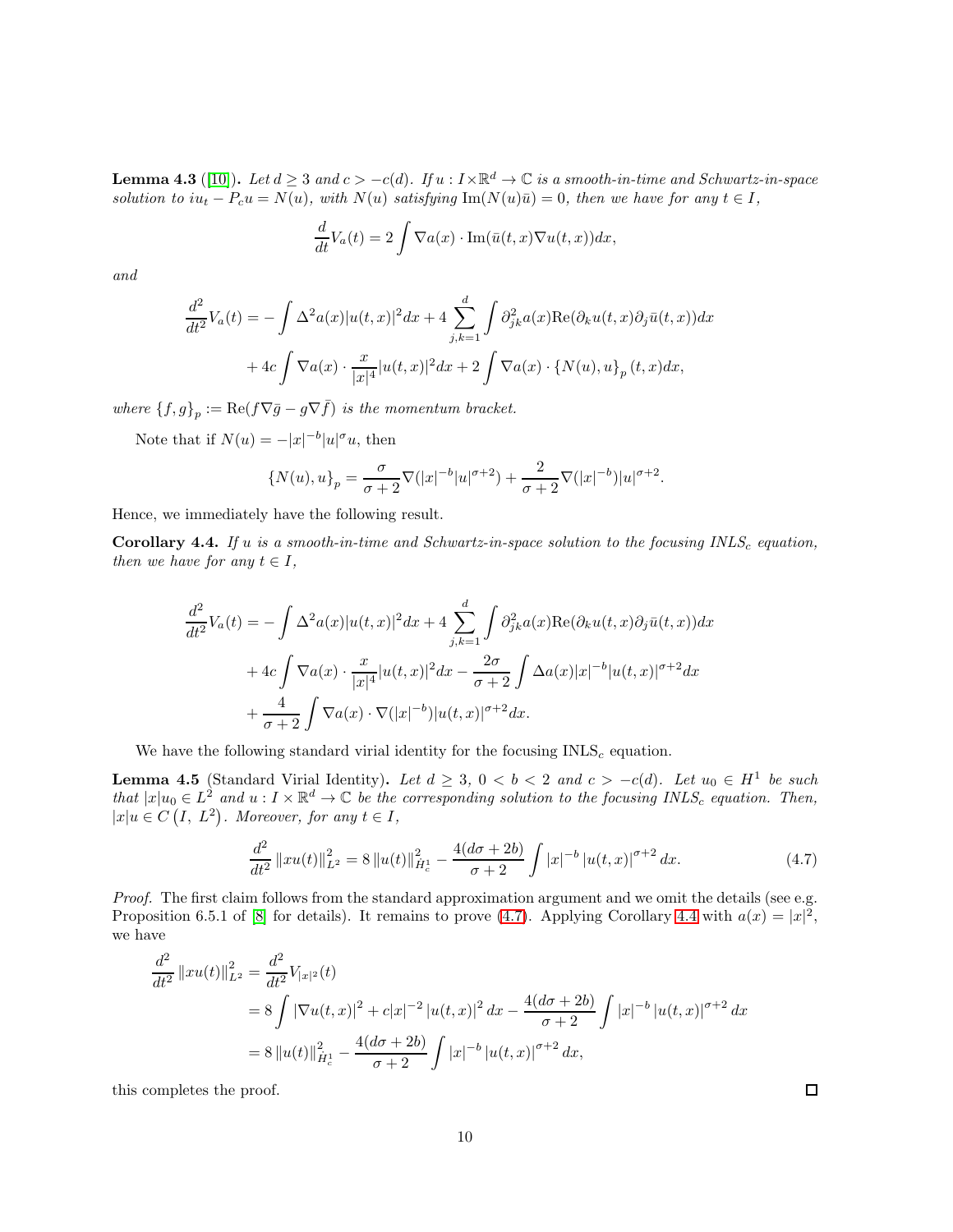Next we derive the localized virial estimate which is used to prove the blowup for the focusing  $INLS<sub>c</sub>$ equation with radial data. To do so, we introduce a function  $\theta : [0, \infty) \to [0, \infty)$  satisfying

$$
\theta(r) = \begin{cases} r^2, & \text{if } 0 \le r \le 1, \\ \text{const, if } r \ge 2, \end{cases} \quad \text{and} \quad \theta''(r) \le 2, \quad \text{for} \quad r \ge 0. \tag{4.8}
$$

For  $R > 1$ , we define the radial function

<span id="page-10-0"></span>
$$
\varphi_R(x) = \varphi_R(r) := R^2 \theta(r/R), \ r = |x|.
$$
\n(4.9)

One can easily see that

<span id="page-10-1"></span>
$$
2 - \varphi_R''(r) \ge 0, \ 2 - \frac{\varphi_R'(r)}{r} \ge 0, \ 2d - \Delta\varphi_R(x) \ge 0. \tag{4.10}
$$

**Lemma 4.6** (Localized Virial Estimate). Let  $d \geq 3$ ,  $0 < b < 2$ ,  $c > -c(d)$ ,  $R > 1$  and  $\varphi_R$  be as in [\(4.9\)](#page-10-0). Let  $u: I \times \mathbb{R}^d \to \mathbb{C}$  be a radial solution to the focusing INLS<sub>c</sub> equation. Then for any  $\varepsilon > 0$  and any  $t \in I$ ,

<span id="page-10-2"></span>
$$
\frac{d^2}{dt^2}V_{\varphi_R}(t) \le 8 \|u(t)\|_{\dot{H}_c^1}^2 - \frac{4(d\sigma + 2b)}{\sigma + 2} \int |x|^{-b} |u(t,x)|^{\sigma+2} dx \n+ O\left(R^{-2} + \varepsilon^{-\frac{\sigma}{4-\sigma}} R^{-\frac{2[(d-1)\sigma + 2b]}{\sigma}} + \varepsilon \|u(t)\|_{\dot{H}_c^1}^2\right).
$$
\n(4.11)

Proof. We use the argument similar to that used to prove the localized virial estimates for INLS equation and NLS<sub>c</sub> equation (see [\[9,](#page-14-10) [10\]](#page-14-5)). Applying Corollary 4.3 with  $a(x) = \varphi_R(x)$ , we have

$$
\frac{d^2}{dt^2}V_{\varphi_R}(t) = -\int \Delta^2 \varphi_R(x)|u(t,x)|^2 dx + 4 \sum_{j,k=1}^d \int \partial_{jk}^2 \varphi_R(x) \text{Re}(\partial_k u(t,x) \partial_j \bar{u}(t,x)) dx \n+ 4c \int \nabla \varphi_R(x) \cdot \frac{x}{|x|^4} |u(t,x)|^2 dx - \frac{2\sigma}{\sigma+2} \int \Delta \varphi_R(x) |x|^{-b} |u(t,x)|^{\sigma+2} dx \n+ \frac{4}{\sigma+2} \int \nabla \varphi_R(x) \cdot \nabla(|x|^{-b}) |u(t,x)|^{\sigma+2} dx.
$$

Since  $\varphi_R(x) = |x|^2$  for  $|x| < R$ , it follows from Lemma [4.5](#page-9-2) that

$$
\frac{d^2}{dt^2}V_{\varphi_R}(t) = 8\|u(t)\|_{\dot{H}_c^1}^2 - \frac{4(d\sigma + 2b)}{\sigma + 2} \int |x|^{-b} |u(t,x)|^{\sigma+2} dx - 8\|u(t)\|_{\dot{H}_c^1(|x|>R)}^2
$$
  
+ 
$$
\frac{4(d\sigma + 2b)}{\sigma + 2} \int_{|x|>R} |x|^{-b} |u(t,x)|^{\sigma+2} dx - \int_{|x|>R} \Delta^2 \varphi_R(x) |u(t,x)|^2 dx
$$
  
+ 
$$
4 \sum_{j,k=1}^d \int_{|x|>R} \partial_{jk}^2 \varphi_R(x) \text{Re}(\partial_k u(t,x) \partial_j \bar{u}(t,x)) dx
$$
  
+ 
$$
4c \int_{|x|>R} \nabla \varphi_R(x) \cdot \frac{x}{|x|^4} |u(t,x)|^2 dx - \frac{2\sigma}{\sigma + 2} \int_{|x|>R} \Delta \varphi_R(x) |x|^{-b} |u(t,x)|^{\sigma+2} dx
$$
  
+ 
$$
\frac{4}{\sigma + 2} \int_{|x|>R} \nabla \varphi_R(x) \cdot \nabla (|x|^{-b}) |u(t,x)|^{\sigma+2} dx.
$$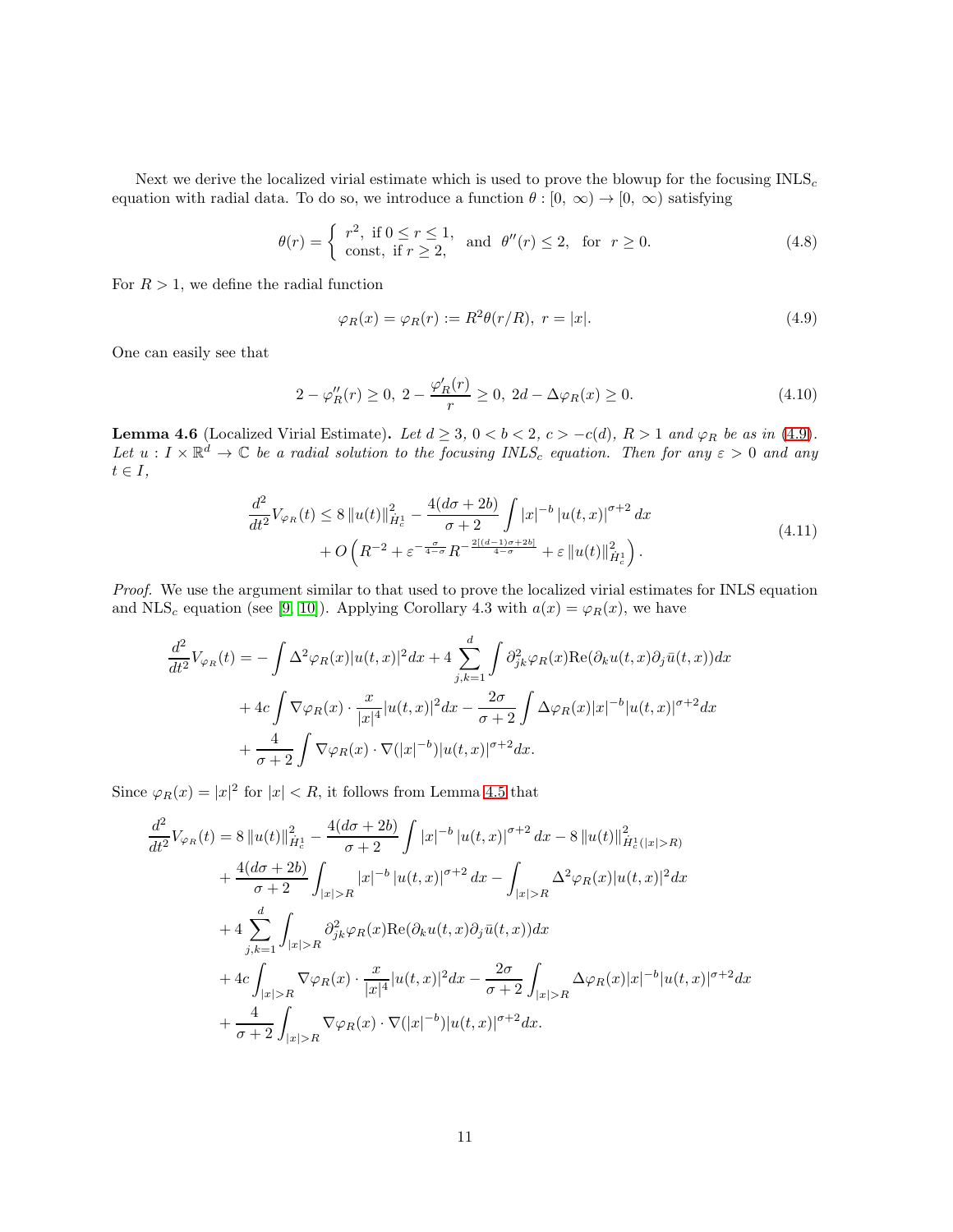Since  $\Delta \varphi_R \lesssim 1$ ,  $\Delta^2 \varphi_R \lesssim R^{-2}$  and  $\nabla \varphi_R(x) \cdot \nabla(|x|^{-b}) \lesssim |x|^{-b}$ , we have

$$
\frac{d^2}{dt^2}V_{\varphi_R}(t) = 8 \|u(t)\|_{\dot{H}_c^1}^2 - \frac{4(d\sigma + 2b)}{\sigma + 2} \int |x|^{-b} |u(t,x)|^{\sigma+2} dx
$$
  

$$
- 8 \|u(t)\|_{\dot{H}_c^1(|x|>R)}^2 + 4 \sum_{j,k=1}^d \int_{|x|>R} \partial_{jk}^2 \varphi_R(x) \text{Re}(\partial_k u(t) \partial_j \bar{u}(t)) dx
$$
  

$$
+ 4c \int_{|x|>R} \nabla \varphi_R(x) \cdot \frac{x}{|x|^4} |u(t,x)|^2 dx
$$
  

$$
+ O \left( \int_{|x|>R} R^{-2} |u(t)|^2 + |x|^{-b} |u(t)|^{\sigma+2} dx \right).
$$

Using [\(4.10\)](#page-10-1) and the fact

$$
\partial_{jk}^2 = \left(\frac{\delta_{jk}}{r} - \frac{x_j x_k}{r^3}\right)\partial_r + \frac{x_j x_k}{r^2}\partial_r^2,
$$

we can see that

$$
4\sum_{j,k=1}^d \partial_{jk}^2 \varphi_R(\partial_k u \partial_j \bar{u}) dx \le 2|\nabla u|^2, \ \nabla \varphi_R \cdot x \le 2|x|^2.
$$

Hence, we have

$$
-8 ||u(t)||^{2}_{\dot{H}_{c}(|x|>R)} + 4 \sum_{j,k=1}^{d} \int_{|x|>R} \partial_{jk}^{2} \varphi_{R} \text{Re}(\partial_{k}u \partial_{j}\bar{u}) dx + 4c \int_{|x|>R} \nabla \varphi_{R}(x) \cdot \frac{x}{|x|^{4}} |u|^{2} dx
$$
  
\n
$$
\leq 4c \int_{|x|>R} (\nabla \varphi_{R}(x) \cdot x - 2|x|^{2}) \frac{|u|^{2}}{|x|^{4}} = -4c \int_{|x|>R} \left(2 - \frac{\varphi_{R}'(r)}{r}\right) \frac{|u(t)|}{|x|^{2}} dx
$$
  
\n
$$
\leq \max \{-4cS, 0\} \int_{|x|>R} R^{-2} |u(t)|^{2} dx \leq \max \{-4cSM(u(t)), 0\} R^{-2},
$$

where  $S = \max_{r \geq 1} 2 - \frac{\theta'(r)}{r}$  $\frac{(r)}{r}$ . The conservation of mass implies

$$
\frac{d^2}{dt^2}V_{\varphi_R}(t) \le 8 \|u(t)\|_{\dot{H}_c^1}^2 - \frac{4(d\sigma + 2b)}{\sigma + 2} \int |x|^{-b} |u(t,x)|^{\sigma+2} dx
$$

$$
+ O\left(R^{-2} + \int_{|x|>R} |x|^{-b} |u(t)|^{\sigma+2} dx\right).
$$

Using the same argument as in the proof of Lemma 3.4 of [\[9\]](#page-14-10), it follows from the fact  $\dot{H}^1 \sim \dot{H}_c^1$ , we have

$$
\int_{|x|>R} |x|^{-b}|u(t)|^{\sigma+2}dx \lesssim R^{-\frac{(d-1)\sigma+2b}{2}} \, \|u(t)\|_{\dot{H}^1_c}^{\frac{\sigma}{2}},
$$

whose proof will be omitted. Next we use the Young inequality <sup>[2](#page-11-0)</sup> to get for any  $\varepsilon > 0$ ,

$$
R^{-\frac{(d-1)\sigma+2b}{2}}\left\|u(t)\right\|_{\dot{H}^1_c}^{\frac{\sigma}{2}}\lesssim \varepsilon^{-\frac{\sigma}{4-\sigma}}R^{-\frac{2[(d-1)\sigma+2b]}{4-\sigma}}+\varepsilon\left\|u(t)\right\|_{\dot{H}^1_c}^2,
$$

this completes the proof.

 $\Box$ 

<span id="page-11-0"></span><sup>&</sup>lt;sup>2</sup> Let a, b be non-negative real numbers and p, q be positive real numbers satisfying  $\frac{1}{p} + \frac{1}{q} = 1$ . Then for any  $\varepsilon$ , we have  $ab \lesssim \varepsilon a^p + \varepsilon^{-\frac{1}{p}}b^q.$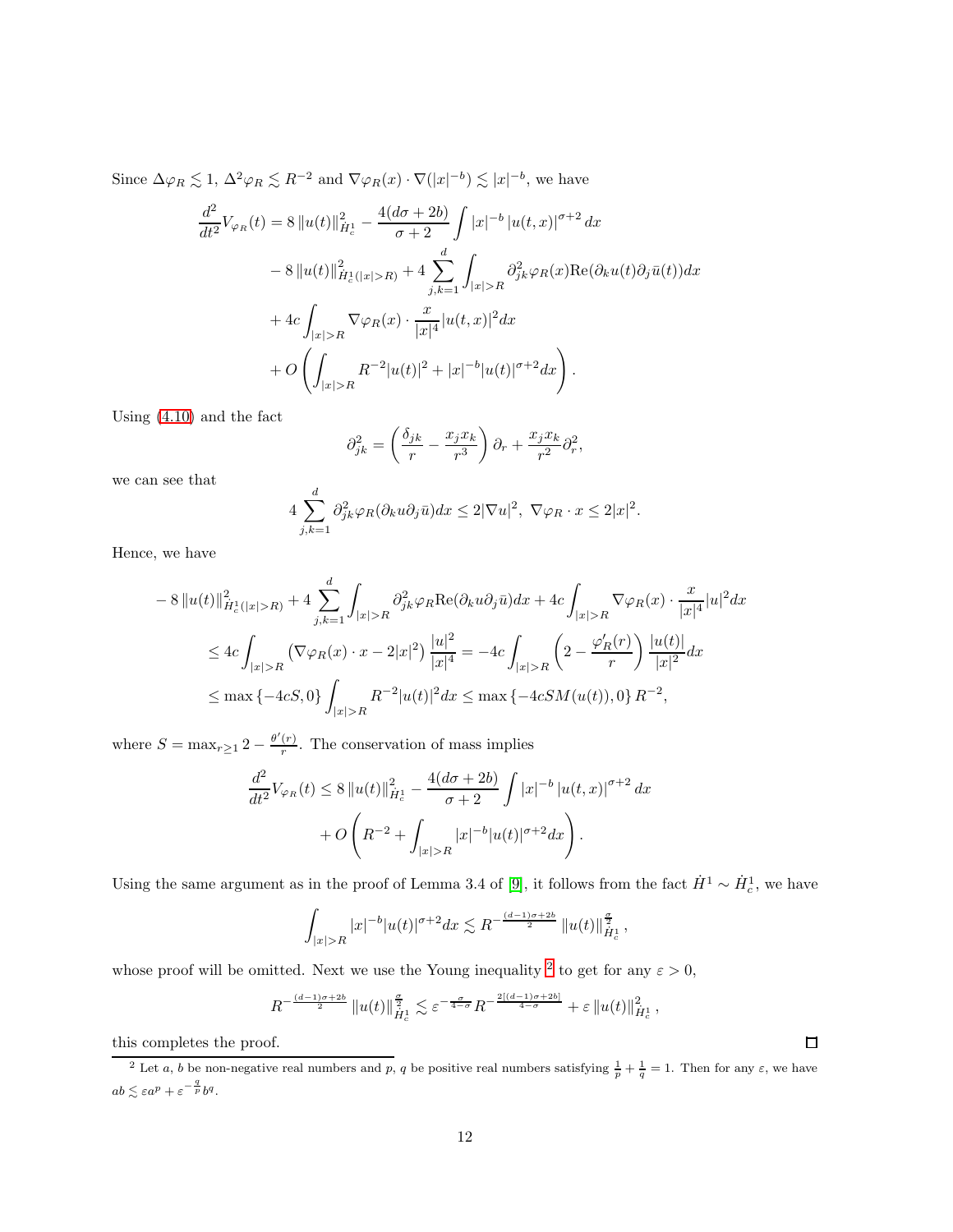### 4.3 Proof of Theorem [1.4](#page-3-0)

In this subsection, we prove Theorem [1.4.](#page-3-0) We divide the study in two cases:  $E_{b,c}(u_0) < 0$  and  $E_{b,c}(u_0) \geq 0$ .

• The case  $E_{b,c}(u_0) < 0$ .

First, we consider the case  $xu_0 \in L^2$ . Applying the standard virial identity [\(4.7\)](#page-9-0) and the conservation of energy, we have

$$
\frac{d^2}{dt^2} ||xu(t)||_{L^2}^2 = 8 ||u(t)||_{\dot{H}_c^1}^2 - \frac{4(d\sigma^* + 2b)}{\sigma^* + 2} \int |x|^{-b} |u(t,x)|^{\sigma^* + 2} dx
$$
  
= 4(d\sigma^\* + 2b)E\_{b,c}(u(t)) - 2(d\sigma^\* - 4 + 2b) ||u||\_{\dot{H}\_c^1}^2 < 0,

where we used the fact  $d\sigma^* - 4 + 2b > 0$ . By the classical argument of Glassey [\[12\]](#page-14-18), it follows that the solution  $u$  blows up in finite time.

Next, we consider the case  $u_0$  is radial. Using the localized virial estimate [\(4.11\)](#page-10-2) and the conservation of energy, we have

$$
\frac{d^2}{dt^2}V_{\varphi_R}(t) \le 8 \|u(t)\|_{\dot{H}_c^1}^2 - \frac{4(d\sigma^{\star} + 2b)}{\sigma^{\star} + 2} \int |x|^{-b} |u(t,x)|^{\sigma^{\star} + 2} dx \n+ O\left(R^{-2} + \varepsilon^{-\frac{\sigma^{\star}}{4 - \sigma^{\star}}} R^{-\frac{2[(d-1)\sigma^{\star} + 2b]}{4 - \sigma^{\star}}} + \varepsilon \|u(t)\|_{\dot{H}_c^1}^2\right) \n= 4(d\sigma^{\star} + 2b)E_{b,c}(u(t)) - 2(d\sigma^{\star} - 4 + 2b) \|u\|_{\dot{H}_c^1}^2 \n+ O\left(R^{-2} + \varepsilon^{-\frac{\sigma^{\star}}{4 - \sigma^{\star}}} R^{-\frac{2[(d-1)\sigma^{\star} + 2b]}{4 - \sigma^{\star}}} + \varepsilon \|u(t)\|_{\dot{H}_c^1}^2\right),
$$

for any t in the existence time and for any  $\varepsilon > 0$ . Since  $d\sigma^* - 4 + 2b > 0$ , we take  $\varepsilon > 0$  small enough and  $R > 1$  large enough depending on  $\varepsilon$  to have that

$$
\frac{d^2}{dt^2}V_{\varphi_R}(t) \le 2(d\sigma^* + 2b)E_{b,c}(u_0) < 0,
$$

for any  $t$  in the existence time. This shows that the solution  $u$  must blow up in finite time.

• The case  $E_{b,c}(u_0) \geq 0$ .

By the definition of the energy [\(1.6\)](#page-1-1) and Lemma 4.1, we have

$$
E_{b,c}(u(t)) = \frac{1}{2} ||u(t)||_{\dot{H}_c^1}^2 - \frac{1}{\sigma^{\star} + 2} ||x|^{-b} |u|^{\sigma^{\star} + 2} ||_{L^1}
$$
  
\n
$$
\geq \frac{1}{2} ||u(t)||_{\dot{H}_c^1}^2 - \frac{C_{HS}(b,\bar{c})^{\sigma^{\star} + 2}}{\sigma^{\star} + 2} ||u(t)||_{\dot{H}_c^1}^{\sigma^{\star} + 2} =: g (||u(t)||_{\dot{H}_c^1}),
$$

where

<span id="page-12-0"></span>
$$
g(y) = \frac{1}{2}y^2 - \frac{C_{HS}(b, \bar{c})^{\sigma^* + 2}}{\sigma^* + 2} y^{\sigma^* + 2}.
$$
 (4.12)

It also follows from [\(4.6\)](#page-8-1) that

$$
g(\|W_{b,\bar{c}}\|_{\dot{H}^1_{\bar{c}}})=E_{b,\bar{c}}(W_{b,\bar{c}}).
$$

By the conservation of energy and the assumption  $E_{b,c}(u_0) < E_{b,\bar{c}}(W_{b,\bar{c}})$ , we can see that

$$
g(||u(t)||_{\dot{H}_c^1}) \leq E_{b,c} (u(t)) = E_{b,c} (u_0) < E_{b,\bar{c}} (W_{b,\bar{c}}).
$$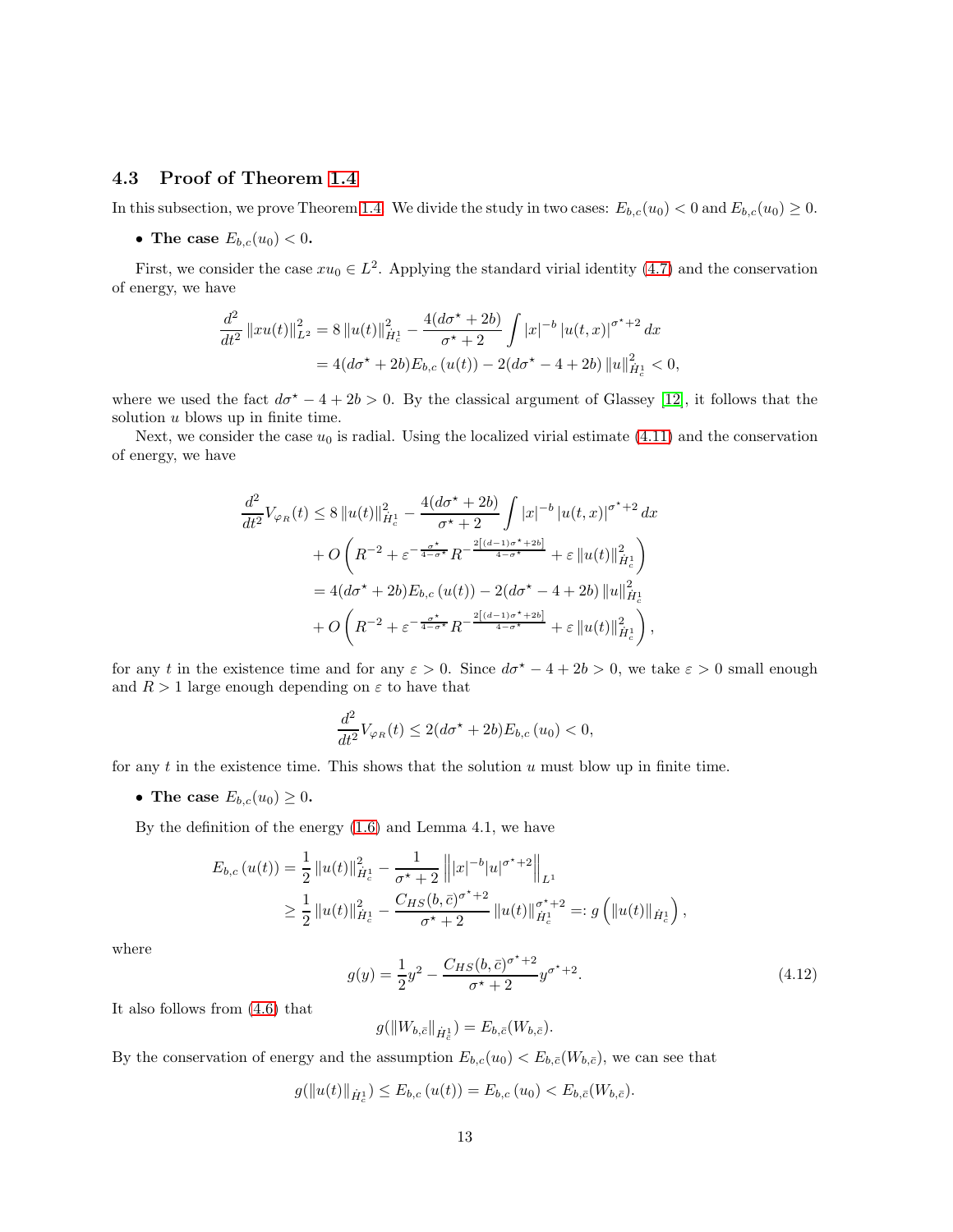By the assumption  $||u_0||_{\dot{H}_c^1}$  >  $||W_{b,\bar{c}}||_{\dot{H}_c^1}$  and the continuity argument, we have

<span id="page-13-0"></span>
$$
||u(t)||_{\dot{H}_c^1} > ||W_{b,\bar{c}}||_{\dot{H}_c^1},
$$
\n(4.13)

for any t as long as the solution exists. [\(4.13\)](#page-13-0) is improved as follows. Pick  $\delta > 0$  small enough such that

<span id="page-13-2"></span>
$$
E_{b,c}(u_0) \le (1 - \delta) E_{b,\bar{c}}(W_{b,\bar{c}}),\tag{4.14}
$$

which implies that

<span id="page-13-1"></span>
$$
g(||u(t)||_{\dot{H}_c^1}) \le (1 - \delta) E_{b,\bar{c}}(W_{b,\bar{c}}).
$$
\n(4.15)

Using  $(4.6)$ ,  $(4.12)$  and  $(4.15)$ , we have

$$
\frac{d-b}{2-b}\left(\frac{\|u(t)\|_{\dot{H}^1_c}}{\|W_{b,\bar{c}}\|_{\dot{H}^1_{\bar{c}}}}\right)^2-\frac{d-2}{2-b}\left(\frac{\|u(t)\|_{\dot{H}^1_c}}{\|W_{b,\bar{c}}\|_{\dot{H}^1_{\bar{c}}}}\right)^{\sigma^\star+2}\leq 1-\delta.
$$

The continuity argument shows that there exits  $\delta' > 0$  depending on  $\delta$  such that

<span id="page-13-3"></span>
$$
\frac{\|u(t)\|_{\dot{H}_c^1}}{\|W_{b,\bar{c}}\|_{\dot{H}_c^1}} \ge 1 + \delta'.
$$
\n(4.16)

Then we can take  $\varepsilon > 0$  small enough such that

<span id="page-13-4"></span>
$$
8\|u(t)\|_{\dot{H}_c^1}^2 - \frac{4(d\sigma^* + 2b)}{\sigma^* + 2} \| |x|^{-b} |u|^{\sigma^* + 2} \|_{L^1} + \varepsilon \|u(t)\|_{\dot{H}_c^1}^2 \le -c < 0,\tag{4.17}
$$

for any t in the existence time. In fact, using the conservation of energy,  $(4.6)$ ,  $(4.14)$  and  $(4.16)$ , we have

LHS(4.17) = 
$$
4(d\sigma^* + 2b)E_{b,c}(u(t)) + (8 + \varepsilon - 2d\sigma^* - 4b) ||u(t)||_{\dot{H}_c^1}^2
$$
  
\n $\leq 4(1 - \delta)(d\sigma^* + 2b)E_{b,\bar{c}}(W_{b,\bar{c}}) + (8 + \varepsilon - 2d\sigma^* - 4b)(1 + \delta')^2 ||W_{b,\bar{c}}||_{\dot{H}_c^1}^2$   
\n $= ||W_{b,\bar{c}}||_{\dot{H}_c^1}^2 \left[ \frac{8(2 - b)}{d - 2} (1 - \delta - (1 + \delta')^2) + \varepsilon (1 + \delta')^2 \right].$ 

Hence, by taking  $\varepsilon > 0$  small enough, we can get [\(4.17\)](#page-13-4).

First, we consider the case  $xu_0 \in L^2$  satisfying  $E_{b,c}(u_0) < E_{b,\bar{c}}(W_{b,\bar{c}})$  and  $||u_0||_{\dot{H}_c^1} > ||W_{b,\bar{c}}||_{\dot{H}_c^1}$ . Using the standard virial identity  $(4.7)$  and  $(4.17)$ , we have

$$
\frac{d^2}{dt^2} ||xu(t)||_{L^2}^2 = 8 ||u(t)||_{\dot{H}_c^1}^2 - \frac{4(d\sigma^* + 2b)}{\sigma^* + 2} ||x|^{-b} |u|^{\sigma^* + 2} ||_{L^1} \leq -c < 0,
$$

which implies that the solution blows up in finite time.

Next, we consider the case  $u_0$  is radial, and satisfies  $E_{b,c}(u_0) < E_{b,\bar{c}}(W_{b,\bar{c}})$  and  $||u_0||_{\dot{H}_c^1} > ||W_{b,\bar{c}}||_{\dot{H}_c^1}$ . Using the localized virial estimates [\(4.11\)](#page-10-2), we have

$$
\frac{d^2}{dt^2}V_{\varphi_R}(t) \leq 8 \|u(t)\|_{\dot{H}_c^1}^2 - \frac{4(d\sigma^* + 2b)}{\sigma^* + 2} \|x|^{-b}|u|^{\sigma^*+2}\|_{L^1} \n+ O\left(R^{-2} + \varepsilon^{-\frac{\sigma^*}{4-\sigma^*}}R^{-\frac{2[(d-1)\sigma^* + 2b]}{4-\sigma^*}} + \varepsilon \|u(t)\|_{\dot{H}_c^1}^2\right),
$$

for any  $\varepsilon > 0$  and any t in the existence time. Taking  $\varepsilon > 0$  small enough and  $R > 1$  large enough depending on  $\varepsilon$ , it follows from [\(4.17\)](#page-13-4) that

$$
\frac{d^2}{dt^2}V_{\varphi_R}(t) \le -c/2 < 0,
$$

which implies that the solution must blow up in finite time. This completes the proof.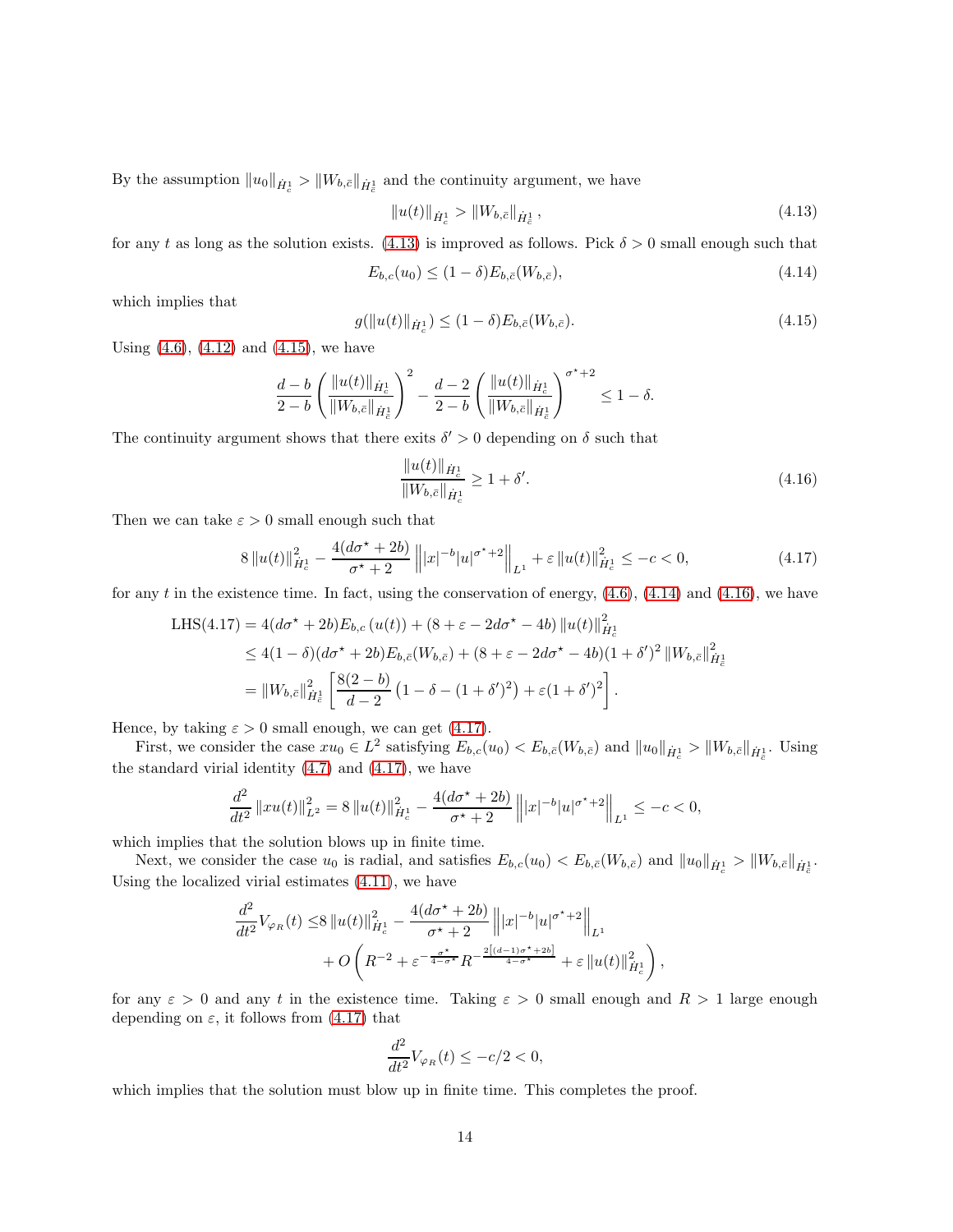# <span id="page-14-7"></span>References

- [1] An, J., Kim, J.: Local well-posedness for the inhomogeneous nonlinear Schrödinger equation in  $H^s(\mathbb{R}^n)$ . Nonlinear Anal. Real World Appl., 59, 103268 (2021)
- <span id="page-14-8"></span><span id="page-14-0"></span>[2] Ardila, A. H., Cardoso, M.: Blow-up solutions and strong instability of ground states for the inhomogeneous nonlinear Schrödinger equation. Commun. Pure Appl. Anal.,  $20(1)$ ,  $101-119$  (2021)
- <span id="page-14-15"></span>[3] Belmonte-Beitia, J., Pérez-García, V. M., Vekslerchik, V., Torres, P. J.: Lie symmetries and solitons in nonlinear systems with spatially inhomogeneous nonlinearities. Phys. Rev. Lett., 98(6), 064102 (2007)
- <span id="page-14-2"></span>[4] Bouclet, J. M., Mizutani, H.: Uniform resolvent and Strichartz estimates for Schrödinger equations with critical singularities. Trans. Amer. Math. Soc., 370, 7293–7333 (2018)
- [5] Burq, N., Planchon, F., Stalker, J., Tahvildar-Zadeh, A.S.: Strichartz estimates for the wave and Schrödinger equations with the inverse-square potential. J. Funct. Anal., 203, 519–549 (2003)
- <span id="page-14-9"></span>[6] Campos, L.: Scattering of radial solutions to the inhomogeneous nonlinear Schrödinger equation. Nonlinear Anal., 202, 112118 (2021)
- <span id="page-14-13"></span>[7] Campos, L., Guzmán, C. M.: On the inhomogeneous NLS with inverse-square potential. Z. Angew. Math. Phys., 72:143, (2021) Avaliable at https://doi.org/10.1007/s0033-021-01560-4.
- <span id="page-14-10"></span><span id="page-14-4"></span>[8] Cazenave, T.: Semilinear Schrödinger Equations, Amer. Math. Soc., Providence, (2003)
- [9] Dinh, V. D.: Blowup of  $H^1$  solutions for a class of the focusing inhomogeneous nonlinear Schrödinger equation. Nonlinear Anal., 174, 169–188 (2018)
- <span id="page-14-5"></span>[10] Dinh, V. D.: Global exsitence and blowup for a class of focusing nonlinear Schrödinger equation with inversesquare potential. J. Math. Anal. Appl., 468, 270–303 (2018)
- <span id="page-14-12"></span>[11] Dinh, V. D.: Global dynamics for a class of inhomogeneous nonlinear Schrödinger equations with potential. Math. Nachr., 294(4), 672–716 (2021)
- <span id="page-14-18"></span>[12] Glassey, R. T.: On the blowing up of solutions to the Cauchy problem for nonlinear Schrödinger equations. J. Math. Phys., 18, 1794–1797 (1977)
- <span id="page-14-11"></span>[13] Guzmán, C. M.: On well posedness for the inhomogeneous nonlinear Schrödinger equation. Nonlinear Anal. Real World Appl. 37, 249–286 (2017)
- <span id="page-14-16"></span>[14] Hajaiej, H., Yu, X., Zhai, Z.: Fractional Gagliardo-Nirenberg and Hardy inequalities under Lorentz norms. J. Math. Anal. Appl., 396, 569–577 (2012)
- <span id="page-14-3"></span>[15] Kalf, H., Schmincke, U. W., Walter, J., Wust, R.: On the spectral theory of Schrödinger and Dirac operators with strongly singular potentials, in: Spectral Theory and Differential Equations, in: Lect. Notes in Math., vol. 448, Springer, Berlin, 1975
- <span id="page-14-17"></span>[16] Kang, D. S., Peng, S. J.: Positive solutions for elliptic equations with critical Sobolev-Hardy exponents. Appl. Math. Lett., 17, 411–416 (2004)
- <span id="page-14-1"></span>[17] Kartashov, Y. V., Malomed, B. A., Vysloukh, V. A., Belic, M. R., Torner, L.: Rotating vortex clusters in media with inhomogeneous defocusing nonlinearity. Optic Letters., 42(3), 446–449 (2017)
- <span id="page-14-6"></span>[18] Killip, R., Miao, C., Visan, M., Zhang, J., Zheng, J.: The energy-critical NLS with inverse-square potential. Discrete Contin. Dyn. Syst. 37, 3831–3866 (2017)
- <span id="page-14-14"></span>[19] Killip, R., Miao, C., Visan, M., Zhang, J., Zheng, J.: Sobolev spaces adapted to the Schrödinger operator with inverse-square potential. Math. Z., 288(3-4), 1273–1298 (2018)